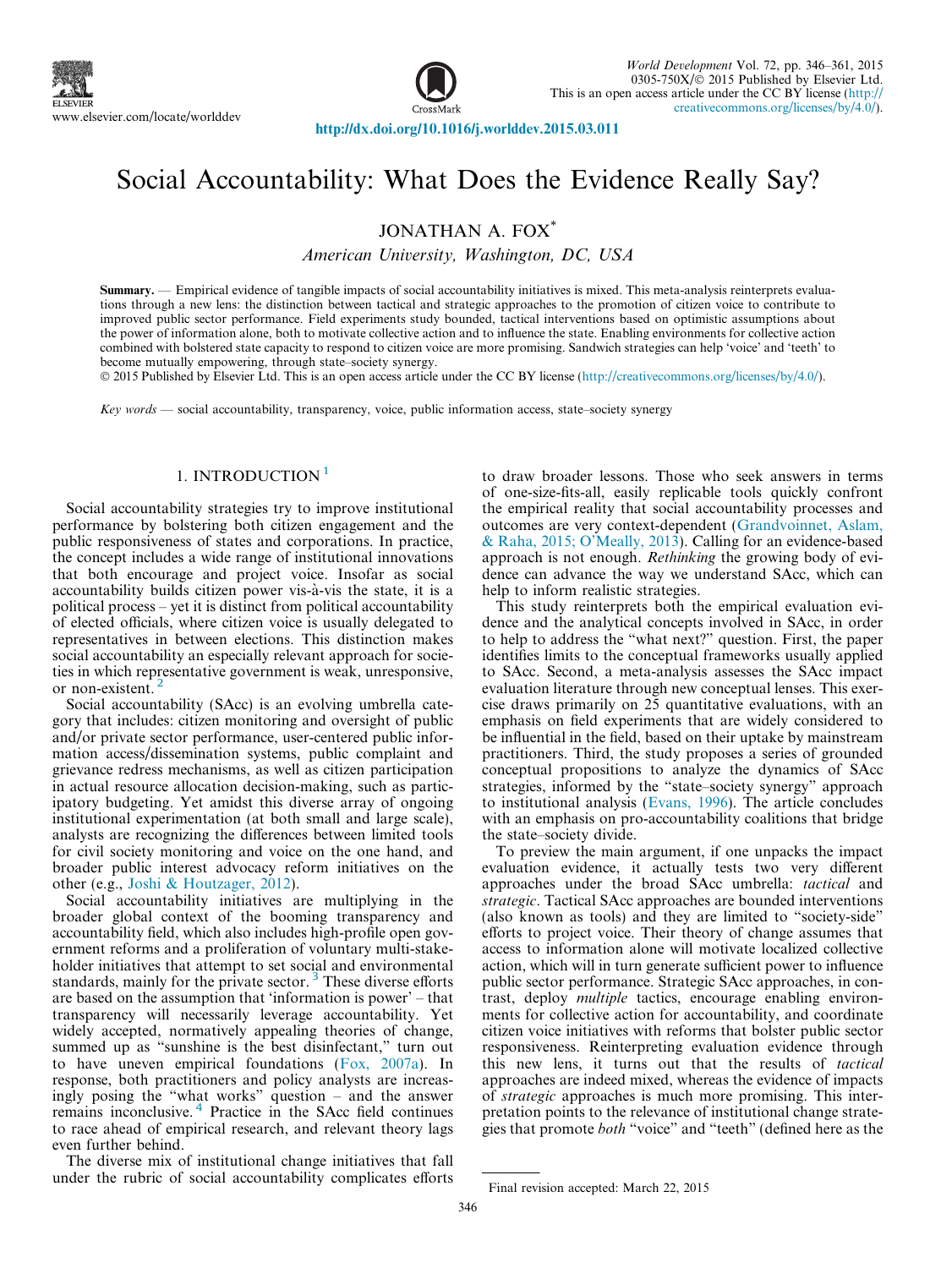state's institutional capacity to respond to citizen voice). The concluding proposition for discussion is that 'sandwich strategies' of mutually empowering coalitions of pro-accountability actors in both state and society can trigger the virtuous circles of mutual empowerment that are needed to break out of "lowaccountability traps."

# 2. RETHINKING CONCEPTUAL FRAMEWORKS FOR SACC

The SAcc field has outgrown conventional conceptual frameworks, and lessons learned from practice should inform new approaches. This section reviews the limitations of four widely accepted conceptual frameworks. All four were imported from other intellectual agendas, rather than developed with the goal of understanding social accountability.

The World Bank's 2004 World Development Report on public service delivery set a global agenda, framing service delivery performance problems in terms of accountability gaps and pathways [\(2003](#page-15-0)). Conceptually, the report emphasized the principal-agent framework (P-A) as the most relevant tool for understanding the relationship between citizen voice and public sector response. The P-A approach became conventional wisdom in mainstream development thinking, assuming that citizens are ultimately the principals – regardless of whether or not they actually live under electorally competitive regimes (e.g., [Griffin, Ferranti, & Tolmie, 2010](#page-13-0)). Yet when the P-A framework is applied to governance, it implicitly assumes what it needs to demonstrate – that citizens are indeed ultimately in charge – the "principals." Moreover, this approach often makes the assumption that citizens-as-principals have relatively homogenous interests and goals. The main issue here is one of "conceptual stretching" ([Sartori, 1970](#page-14-0)). The P-A model originally referred to two-way market relationships, such as shareholders–managers, managers–employees, or customers–service providers. When applied to politics, it originally focused on clear-cut, formal relationships of delegated authority. Social scientists then stretched the metaphor, applying it to more amorphous power relations involving mere influence rather than authoritative power, as well as multiple "principals." This diluted its parsimony. The model also has difficulty with non-hierarchical oversight relationships, as in the cases of mutual accountability inherent in partnerships, checks and balances institutions and informal accountability relationships – all of which are especially relevant for social accountability processes.

The 2004 WDR built on the P-A approach to propose another very influential metaphor for understanding different sets of power relations between citizens and public service providers. The "long route" has citizens exercising their "principal-ness" by delegating authority to political representatives, who then govern bureaucracies by choosing policymakers who in turn form compacts to manage front-line service providers. The "short route," in contrast, links citizens directly to service providers, through various oversight and voice mechanisms (as well as exit options, if available). The long-short route metaphor did not address the potential contributions of other public "checks and balances" institutions, such as legislatures, the judicial system, audit institutions, ombudsman agencies, or public information access reforms. In addition, the 2004 WDR's proposed short-route approach to addressing frontline service providers is also exclusively local, reflecting an assumption that institutional failures are primarily local, rather than distributed all the way up the governance "supply chain." A decade later, mixed results suggest that the "short route" may not be so short after all. Indeed, influential World Bank researchers recently concluded that there is no "short route" when the problem is what they call "government failure" – akin to market failure ([Devarajan,](#page-13-0) [Khemani, & Walton, 2014](#page-13-0)). They recognize that there is no way around the central issue of political accountability and the incentive structures that influence the degree to which elected officials are responsive to citizens.

By the latter part of the decade of the 2000s, official World Bank documents began to promote a third discursive frame for accountability issues, deploying the market metaphors that contrast the "supply" and "demand" for good governance. This reflected the World Bank's own internal organizational divisions, which separated staff dealing with inward-looking public sector reforms (the supply side) from those who promoted public interfaces and civil society engagement (the demand side). In contrast to the 2004 WDR, this approach does emphasize the potential contribution of checks and balances-type institutions, which fit under the "supply side" (anti-corruption bureaus, open budgeting, legislative oversight capacity-building, grievance redress mechanisms, etc.). Yet the market metaphor suggests that somehow demand will create its own supply, or vice versa. The implicit assumption that an invisible hand would bring them together is unrealistic.

A fourth conceptual framework for understanding accountability draws on spatial metaphors. Horizontal accountability refers to the mutual oversight embedded in the state's institutions of checks and balances – relatively co-equal relationships that do not fit easily into principal-agent models [\(O'Donnell,](#page-14-0) [1998](#page-14-0)). Vertical accountability refers to political accountability relations between citizens and their elected representatives ([Mainwaring & Welna, 2003\)](#page-14-0). This is a crucial concept for understanding where pro-accountability reformers come from, as well as whether their power base can help them to pursue institutional change. Diagonal accountability refers to hybrid combinations of vertical and horizontal oversight, involving direct citizen engagement within state institutions (e.g., [Ackerman, 2004; Goetz & Jenkins, 2001; Isunza Vera, 2006;](#page-12-0) [Paul, 1992\)](#page-12-0). This can involve either participation in or direct management of official oversight bodies. Some of these official state–society power-sharing bodies are created from above, as in the case of "invited spaces" [\(Cornwall & Schattan Coelho,](#page-13-0) [2007](#page-13-0)). They can become remarkably participatory, like Brazil's national policy conferences [\(Pogrebinschi & Samuels,](#page-14-0) [2014](#page-14-0)). Other power-sharing institutions are created in response to broad-based citizen protest and advocacy, as in the case of the early days of Mexico's independent election administration [\(Avritzer, 2002; Isunza Vera & Olvera, 2006](#page-12-0)).

In the context of these spatial metaphors, social accountability efforts can be either vertical or diagonal. They are vertical when citizens make demands on the state directly, whether inside or outside of electoral channels ([Peruzzotti &](#page-14-0) [Smulovitz, 2006](#page-14-0)). These vertical and diagonal dimensions interact with each other, since the space for citizen power within official oversight bodies may be created in response to vertical pressures from below. Conversely, some argue that where horizontal accountability is weak, the underlying cause is flaws in the vertical accountability process ([Moreno, Crisp,](#page-14-0) [& Shugart, 2003\)](#page-14-0). Where weak horizontal and vertical accountability systems reinforce each other, one can speak of "low accountability traps" ([Fox, 2007b](#page-13-0)). Analysis of these accountability bottlenecks involves unpacking the state in terms of its often spatially uneven degree of institutionalization and efficacy ([O'Donnell, 1993](#page-14-0)). Moreover, under some conditions, elected national authorities may have incentives to allow undemocratic subnational regimes to persist – or they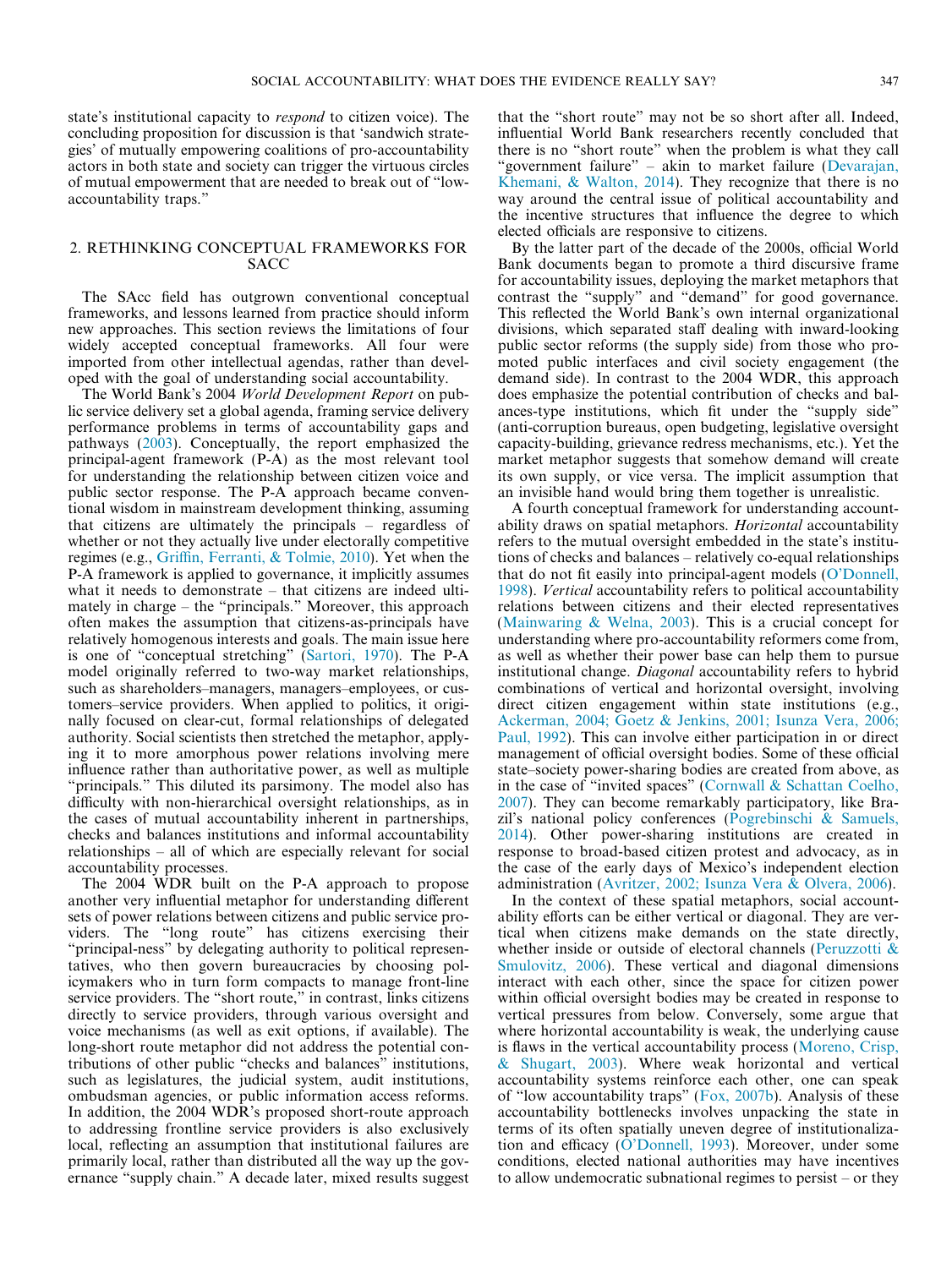may lack the clout to break them [\(Fox, 2007b; Gibson, 2005;](#page-13-0) [Giraudy, 2013\)](#page-13-0). Yet when social accountability efforts do have impact on the state, it is often through a pathway that involves triggering or empowering horizontal public oversight institutions to act ([Fox, 2007a; Peruzzotti & Smulovitz, 2006\)](#page-13-0).

Each of these four broad conceptual frameworks has their own strengths and limitations, yet they do not direct us to the kind of analytical tools that are needed to advance our capacity to categorize, measure, and compare the dynamics of the many different approaches that fall under the umbrella category of social accountability. A fresh set of conceptual propositions is needed, drawn inductively from actual reform experience, including the distinction between tactical and strategic approaches, the relationship between voice and teeth, forward vs. backward-looking accountabilities, "squeezing the balloon," vertical integration, and the sandwich strategy. First, however, a meta-analysis of the impact evaluation evidence is in order.

### 3. REREADING THE SACC EVALUATION EVIDENCE: WHAT DO MIXED RESULTS MEAN?

How does one draw broader lessons from a body of empirical evidence that covers very diverse reform efforts, in a wide range of contexts? The SAcc impact evaluation evidence combines apples and oranges. As a result, it should not be surprising to find that "the evidence is mixed" – but this does raise the question of how to interpret the findings. Do specific cases of lack of SAcc impact "disprove" the broader concept? Do specific cases of positive impact "prove" the broader concept? This raises the broader question: what would "proof of concept" for SAcc look like?

The notion of "proof of concept" is very relevant for first addressing the "what works?" question – and then for reframing it. Widely used in scientific, medical, and engineering fields, "proof of concept (or principle)" refers to the demonstration that a proposed idea functions as predicted.<sup>5</sup> Moreover, the process of testing the possible validity of an idea is distinct from assessing its generalizability. In other words, there is a difference between demonstrating whether a proposition works at all, and showing that such a proposition holds across a wide range of conditions. In the case of SAcc, the general proposition would be that informed citizen engagement can improve the public sector's performance, especially if it bolsters the functioning of public oversight institutions. Yet tests of this general proposition under specific conditions would only provide hard evidence of whether that particular version of the idea works under those specific conditions.

For taking stock of the evidence related to SAcc, one of the most relevant observations from the experience with "proof of concept" in the biomedical field is that the pathway for translating a promising idea into practical, applied solutions is often long and difficult. For example, the "theory of change" behind vaccines originated in 1796. Now – centuries later – no one doubts the validity of that theory of change, yet vaccines still only work for certain diseases, to some degree, with problem-specific substances and doses that require very extensive experimentation to discover. The point of this analogy for assessing institutional change strategies is that even potentially "high impact" solutions to problems are likely to have only partial impacts, only under certain conditions, only for certain problems.

The "proof of concept" idea suggests reframing a common SAcc question: "does it work?" The problem with this formulation is that it implicitly sets up the answer in dichotomous, yes-or-no terms.  $\frac{7}{1}$  It is more relevant to frame questions in terms of the *degree* to which – and the *conditions* under which – an institutional change initiative would work. In addition, the criteria for assessing whether a change initiative "works" may well be contested. Especially in contexts in which the baseline is a complete absence of public accountability, even partial and uneven increases in accountability may be quite significant. For example, in the case of Mexico's regional Community Food Councils, at most one third of them managed to play their autonomous role of overseeing the performance of a large-scale rural food distribution program. Therefore, the program "failed" two-thirds of the time. Yet for those millions of low-income rural citizens whose interests were represented by the more autonomous councils, the program certainly did work ([Fox, 1992, 2007b\)](#page-13-0). Moreover, the "does it work?" framing of the question also implies that a robust general answer can be drawn from what is still a relatively small impact evaluation literature that focuses more on measureable information-led pilot interventions than on large-scale, sustained national citizen voice or oversight programs. Perhaps most importantly, the "does it work?" framing of the question also implies that SAcc is expected to work *all by itself*, in the absence of *other* good governance reforms.

The issue of proof of concept for SAcc is on the development policy agenda for very good reason – because a series of influential studies have documented cases that have led to little or no tangible development impact. Development practitioners are drawing at least three general "takeaways" from these evaluations:

• First, information is not enough. Specifically, impact evaluations have tested the proposition that local dissemination of service delivery outcome data will activate collective action, which will in turn improve service provider responsiveness. The studies that find no impact from information dissemination interventions include [Banerjee, Banerji,](#page-12-0) [Duflo, Glennerster, and Khemani \(2010\), Lieberman,](#page-12-0) [Posner, and Tsai \(2014\), Keefer and Khemani \(2012\)](#page-12-0) and [Ravallion, van de Walle, Dutta, and Murgai \(2013\)](#page-14-0), among others.

• The second general proposition is that bottom-up monitoring often lacks bite. Here, an especially influential impact evaluation has tested the proposition that local oversight of public works, by itself, can limit corruption. Olken's field experiment involving community road-building in Indonesia's KDP program found that community monitoring had little impact on reducing corruption ([2007\)](#page-14-0).

• Third, a growing body of research finds that official "community-driven development" programs are often captured by local elites (e.g., [Mansuri & Rao, 2013; Platteau](#page-14-0) [& Gaspart, 2003\)](#page-14-0). This literature focuses on state-led ("induced") participation rather than on SAcc per se, but both approaches overlap to a degree, insofar as they share the goal of encouraging the under-represented to exercise voice in the use of public resources.

These three propositions are quite compelling, so what do they mean for understanding SAcc? The interpretation of the empirical evidence of SAcc impacts is complicated by the fact that some of the most influential studies of SAcc nonimpact do not actually show what many think they show. It is instructive to examine three especially iconic studies in terms of the differences between how their findings are widely understood and what they actually show. The choice of these studies and the interpretation of how their findings are widely understood were based on 15 interviews with World Bank staff and consultants, carried out between December 2013 and March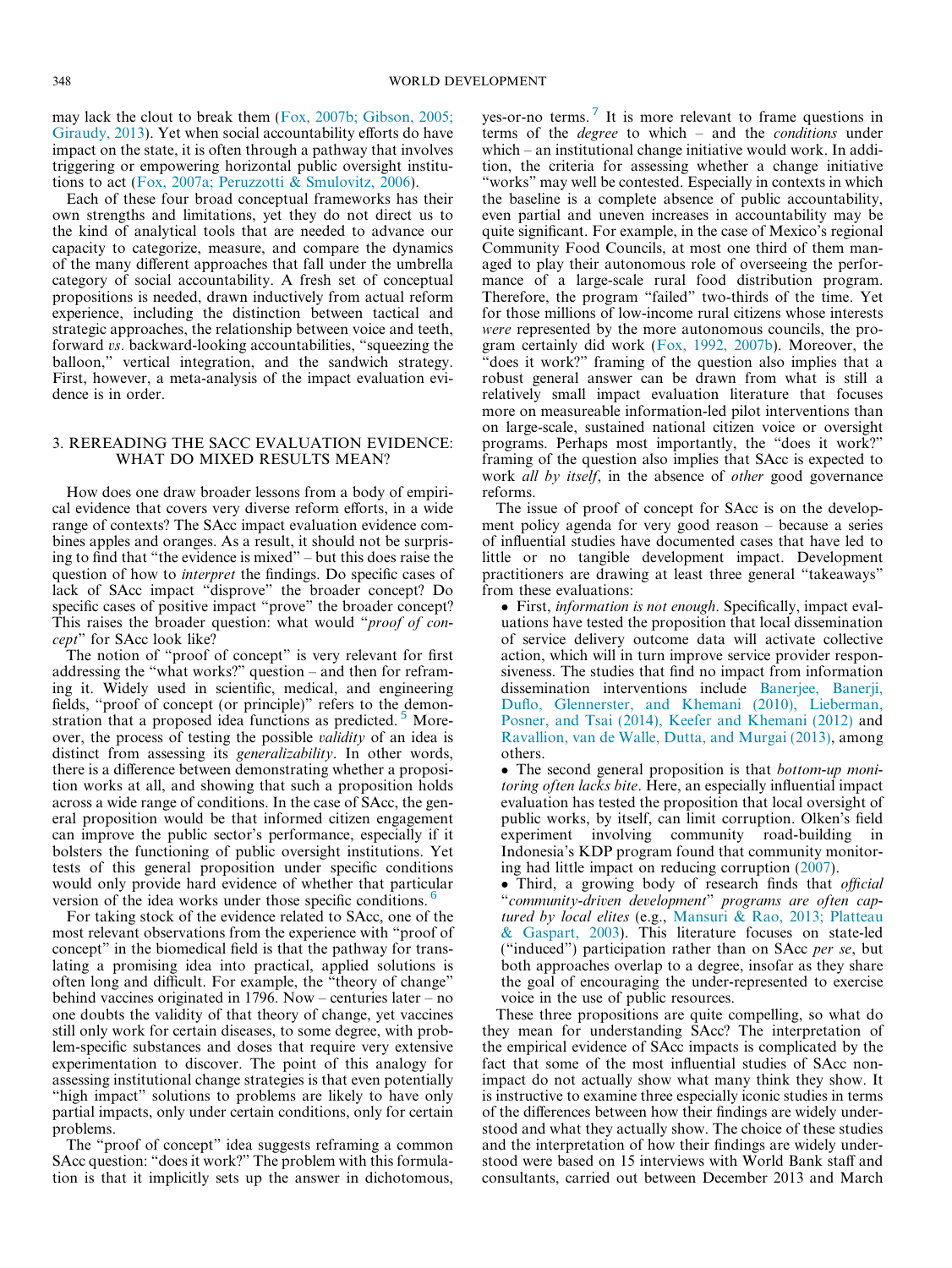2014. The interviews asked which evaluations they considered to be the most influential, both among their colleagues and for their own thinking about the strengths and limitations of SAcc approaches.

First, consider Olken's methodologically elegant comparison of anti-corruption interventions in village public works in Indonesia [\(2007](#page-14-0)). Practitioners often interpret this study as supporting the more general claim that top-down central audits work, whereas community monitoring has little impact on corruption (though the same author later showed that because local authorities were skilled at hiding their corruption, the community-based monitoring lacked adequate project oversight capacity [\[Olken, 2009](#page-14-0)]). To "work" in this case meant a reduction of one third of the estimated leakage (down 8 percentage points from 24%). Yet the causal mechanism behind the audits rarely involved official penalties. It was mainly the threat of community responses to the promised local dissemination of the findings that gave the audits the clout to reduce corruption. <sup>8</sup> Moreover, all of the communities involved in the field experiment were already mobilized through their involvement in KDP, a national participatory rural development program. <sup>9</sup> As an architect of KDP put it, while the study itself clearly stressed the community read-outs of the audit findings, "for some reason the evaluation community at large didn't want to hear that part."  $\frac{10}{10}$  This study was subsequently quite influential in policy terms, leading the Indonesian government to scale up its application of central audits to more than 80% of the local development projects in 70,000 villages. Yet the project's official monitoring data do not indicate whether the community dissemination of those audit findings was also scaled up.  $11 \text{ In}$  spite of the imbalanced uptake of its findings, this study shows that top-down and bottom-up approaches were synergistic rather than dichotomous.

Second, consider Banerjee et al.'s influential field experiment focusing on village education committees in Uttar Pradesh (2010). Researchers collaborated with a prominent Indian education civil society organization to test approaches to the provision of information about schooling outcomes to parents and village education committees, in an effort to activate them to attempt to improve school performance. The CSO convened parent meetings that generated attendance, but no learning outcomes. Their findings show that "providing information on the status of education and the institutions of participation alone is not sufficient to encourage beneficiary involvement in public schools" [\(2010, p. 5](#page-12-0)). The study also documents the weaknesses of the official channels for community participation and oversight. In that state, the Village Education Committee is composed of the head teacher, the elected head of village government, and three parents chosen by local officials. They are therefore  $-$  by design  $-$  not independent oversight bodies (cf, [Barr & Zeitlin, 2011\)](#page-12-0). Moreover, the study found that a quarter of the parent members specifically denied being members, the vast majority of members knew little about the VEC, and 92% of villagers were unaware of the VEC's existence. Nevertheless, the study recognized that "citizens are unlikely to participate in collective action unless there is a concrete course of action available" ([2010, p. 4](#page-12-0)). In this case, that action involved training parents to teach literacy outside of the public schools. This was the most intensive of the study's interventions, and offered a viable option to a minority of families – showing that the main constraint was not lack of parent interest in their children's education. However, "none of the interventions increased parents' involvement with the public school system"  $(20\overline{1}0, p. 21)$ . This suggests that neither the existing channels for parent participation in schools, nor the intervention's attempt to activate them, managed to create an effective enabling environment for independent community oversight of the public schools. Indeed, the kind of information emphasized in the intervention focused on child learning outcomes rather than on teacher or school performance, limiting its actionability. Yet the study's title, "Pitfalls of Participatory Programs," implied that the official school oversight process was indeed participatory, in spite of the lack of parental collective action to hold the schools accountable. On balance, these results could be considered a "false negative" for the "does it work?" question, insofar as the "it" (participation in oversight) didn't actually happen.

Third, Mansuri and Rao's tour-de-force meta-analysis of almost 500 studies examines both community-driven development and local decentralization to address "the impact of large-scale, policy-driven efforts to induce participation" ([2013, p. 2\)](#page-14-0). Many within the World Bank concluded that the study found that participatory local development often does not work – that it is often captured by elites or leads to modest development impacts that are often socially biased. Yet the study explicitly limited its focus to top-down "local development" projects, and did not address bottom-up, "organic" participation. Moreover, many large-scale official development programs that ostensibly attempt to induce participation or that fund local authorities do not include substantive measures to promote accountability, either from above or below.<sup>12</sup> Local capacity to respond to potential openings from above may be limited – "civil society failure," as they put it. It should therefore not surprise analysts of participation that such interventions would be vulnerable to elite capture. The authors conclude that context-sensitive participatory efforts that are combined with the use of central authority to improve state responsiveness – and therefore accountability – are indeed quite promising. The study's conclusions are therefore very consistent with an emphasis on social accountability.

This exercise of re-reading three iconic impact evaluations helps to inform a more nuanced approach to different kinds of social accountability efforts. Many of the SAcc interventions that have produced meager results are based on key assumptions that turn out to be weak, such as "information is power, "decentralization brings the government closer to the people," and "community participation is democratic" and "community voice can (by itself) influence public service providers." Field evidence indicates that these propositions need to be further specified:

• First, what *kind* of information can empower the poor? Information needs to be *perceived* as actionable.<sup>13</sup> For citizens to be able to act on this information, an enabling environment needs to reduce fear of reprisals.  $14$ Incentives for information-led action increase with the likelihood that the state will actually respond to voice.

• Second, what *kind* of decentralization can bring the government closer to the people?

Only those local governments that are pushed to be more democratic are likely to become more responsive when bolstered by the increased funding and authority that comes with decentralization.<sup>19</sup>

• Third, what kind of community participation is likely to represent the socially excluded?

Enabling environments to actively encourage the voice and representation of those who would normally be excluded because of gender, ethnic, or class bias are necessary.

• Fourth, what kind of community oversight can address state failure?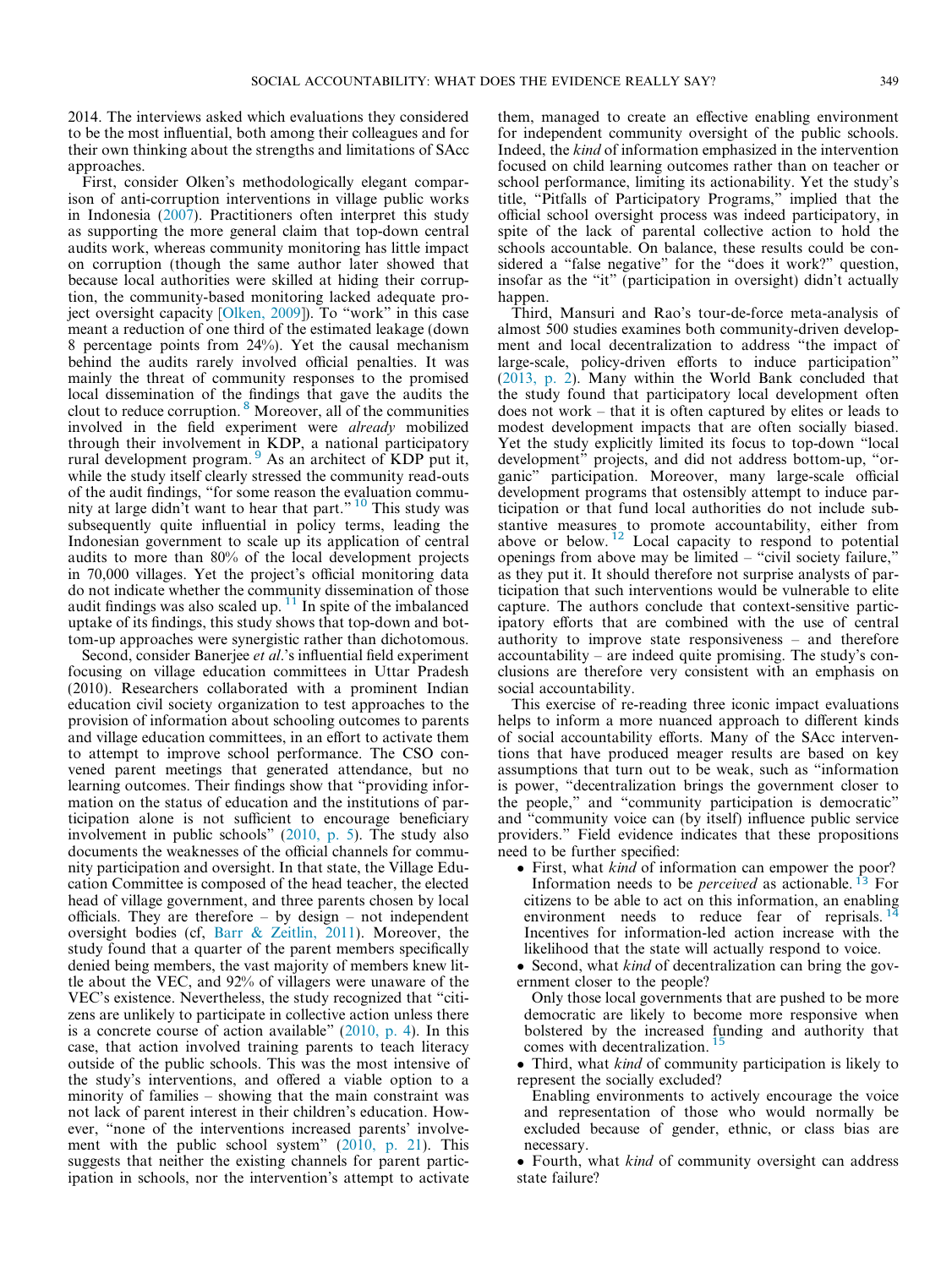Local voices that challenge un-accountable authorities, by themselves, are likely to be either ignored or squelched. Under what conditions can voice change the balance of power? Citizen action that has the backing of allies within the state who are both willing and able to get involved, or that has forged links with other citizen counterparts to build countervailing power, has a much greater chance of addressing impunity.

In brief, exclusively localized, information-led "demandside" interventions – what can be called tactical approaches – tend to be based on unrealistic assumptions. In contrast, what can be called strategic approaches to SAcc combine information access with enabling environments for collective action that can scale up and coordinate with reforms of the state that encourage actual public sector responsiveness to voice.

The relevance of this distinction between tactical and strategic approaches to SAcc becomes clearer when one turns to the body of evidence that finds tangible *positive* development impacts. Table 1 synthesizes the findings from a wide range of countries and sectors. In terms of issue areas, this evidence of tangible development impacts clusters in the areas of education, participatory budgeting, and water management, in countries with at least nominally responsive elected governments. This snapshot of the evidence does not claim to be complete, and it is limited to quantitative studies, with an emphasis on field experiments. While space does not permit detailed analysis of this body of evidence, broader patterns of interaction between citizen voice and state response do emerge.

#### (a) Unpacking studies with evidence of SAcc impact

Drawing on Table 1, it is useful to illustrate several cases of how social accountability processes can lead to tangible development impacts by spelling out their respective causal chains ([Joshi, 2014](#page-14-0)). Note that the degree to which each case is "fully" strategic varies, and together they certainly do not constitute "proof" of specific generalizations that would hold up across diverse contexts. But the combination of the breadth and depth of this evidence supports the hypothesis that strategic approaches are more promising than tactical approaches for leading to tangible development impacts.

# (i) Uganda education spending information campaign

Perhaps the single most influential study that demonstrates tangible positive impacts of "information for accountability" interventions is Reinikka and Svensson's analysis of the public dissemination of school-level funding information in Uganda ([2004\)](#page-14-0). Public spending tracking surveys had shown systematic, high rates of leakage, undermining efforts to invest more in education. An information campaign then tried to increase parental awareness of block grants for schools. The statistical analysis demonstrated a clear correlation between a school's distance to newspaper distribution and the fraction of school block grants that reached the school, sharply reducing the share of funds diverted. This experience was influential in informing the 2004 World Development Report's "short route" to more accountable service provision. Yet two key elements were not spelled out in the causal chain. First, the study assumed the role of participation rather than documenting or explaining it.  $16$  Second, subsequent analysis added the contextual "supply side" dimension to the explanation for the reduced share of funding diverted. The government was simultaneously prioritizing sharp increases in school enrollments and spending – which also got parents' attention ([Hubbard, 2007, p. 3](#page-13-0)).

| Sector                                                    | Country       | Tool                            | Impact                                | Key sources                           |
|-----------------------------------------------------------|---------------|---------------------------------|---------------------------------------|---------------------------------------|
| Education                                                 | Uganda        | Dissemination of funding info   | Less leakage                          | Reinikka and Svensson (2004, 2011)    |
| Education <sup>+</sup>                                    | Uganda        | Participatory monitoring        | <b>Education</b> outcomes             | Barr, Mugisha, Serneels, and Zeitlin  |
|                                                           |               |                                 |                                       | (2012)                                |
| Education <sup>+</sup>                                    | Kenya         | Community hiring of teachers    | Teacher effort & educational          | Duflo, Dupas, and Kremer (2012)       |
|                                                           |               |                                 | outcomes                              |                                       |
| Education <sup>+</sup>                                    | India         | Dissemination of funding        | Teacher effort & educational          | Pandey, Goyal, and Sundararaman       |
|                                                           |               | info & parent roles             | outcomes                              | (2008)                                |
| Education <sup>+</sup>                                    | Indonesia     | School co-governance            | <b>Education</b> outcomes             | Pradhan et al. (2011)                 |
| Local government                                          | <b>Brazil</b> | Participatory budgeting         | Lower infant mortality                | Gonçalves (2014), Touchton and        |
|                                                           |               |                                 |                                       | Wampler (2014)                        |
| Local government                                          | Mexico        | Participatory budgeting         | Increased basic service coverage      | Díaz-Cayeros, Magaloni, and           |
|                                                           |               |                                 |                                       | Ruiz-Euler (2014)                     |
| Local government                                          | India         | Participatory budgeting         | Improved targeting                    | Besley, Pande, and Rao (2005),        |
|                                                           |               |                                 |                                       | Heller, Harilal, and Chaudhuri (2007) |
| $Health+$                                                 | Uganda        | Participatory monitoring        | Improved health outcomes              | Björkman and Svensson (2009),         |
|                                                           |               |                                 |                                       | Björkman-Nyqvist, de Walque,          |
|                                                           |               |                                 |                                       | Svensson (2014)                       |
| Local elections <sup><math>+,*</math></sup>               | Brazil        | Dissemination of audit info     | Electoral accountability              | Ferraz and Finan (2008)               |
| Public works <sup>®</sup>                                 | India         | Social audits                   | Less wage theft                       | Shankar $(2010)$                      |
| Public works <sup>*</sup>                                 | Indonesia     | Dissemination of audits locally | Less leakage of road funds            | Olken (2007)                          |
| Water <sup>*</sup>                                        | Int'l         | Co-governance                   | Economic, social & sustainability     | Narayan (1995)                        |
|                                                           |               |                                 | impacts                               |                                       |
| Water <sup>*</sup>                                        | India,        | Co-governance                   | Economic, social, & sustainability    | Krishna and Uphoff (2002), Uphoff     |
|                                                           | Sri Lanka     |                                 | impacts                               | and Wijayaratna (2000), Isham and     |
|                                                           |               |                                 |                                       | Kahkonen (2002)                       |
| Targeted food subsidy <sup>+,<math>\tilde{ }</math></sup> | India         | Access to info                  | Access to ration cards without bribes | Peisakhin and Pinto (2010)            |

Table 1. Social accountability evidence: positive development impacts (large N studies only)

Large-scale policy or program.

<sup>+</sup> Field experiment.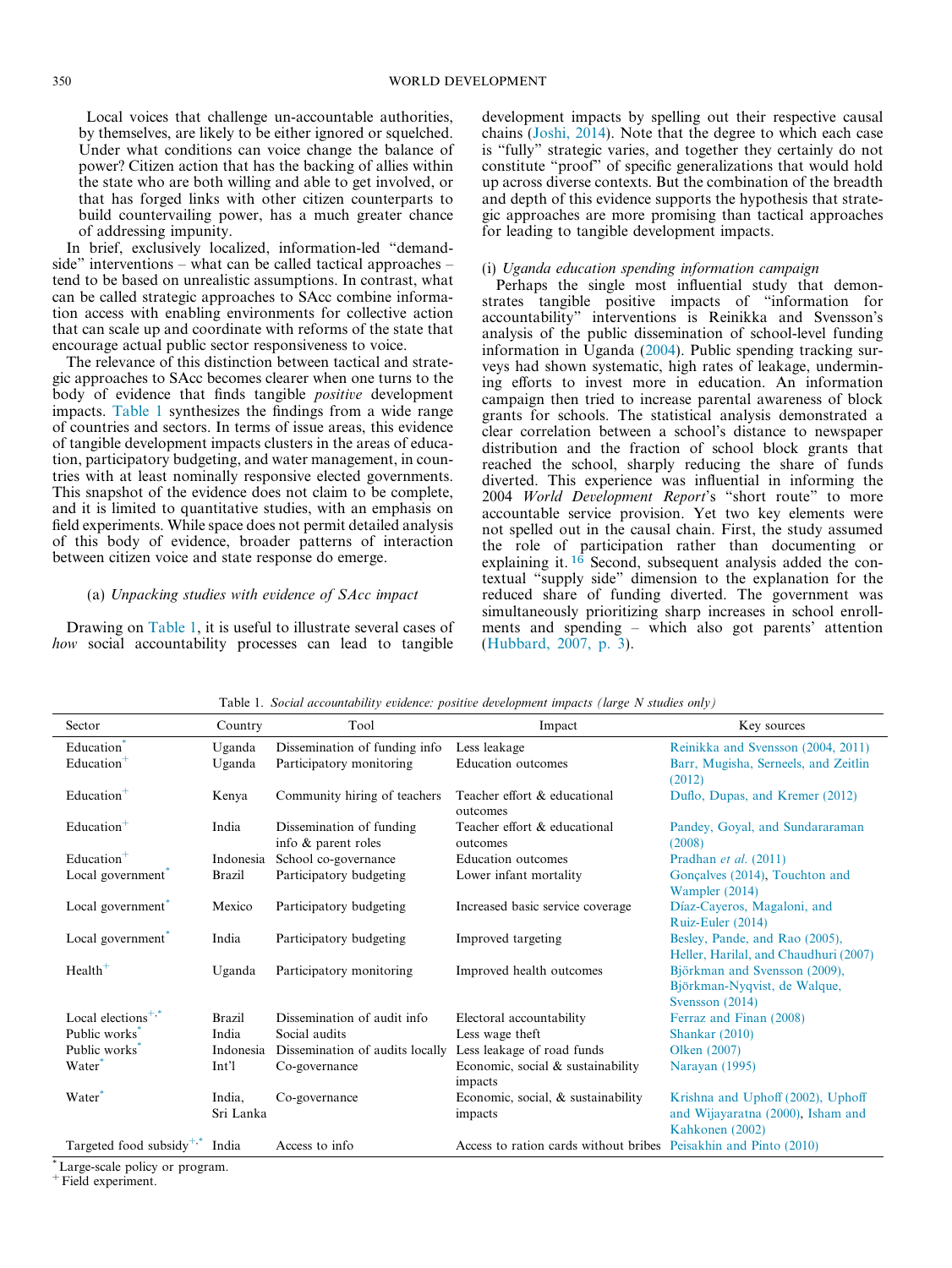#### (ii) Participatory municipal budgeting in Brazil

A second example of the causal pathway through which SAcc can promote tangible development impacts is based on two decades of large-scale, nation-wide institutional practice (rather than on a field experiment). Numerous municipalities in Brazil have been practicing participatory budgeting (PB) for extended periods, beginning more than two decades ago (169 of 5,561 as of 2000, with  $27\%$  of the population).  $17$ Independently, two nationwide studies compared social indicators in Brazilian municipalities with and without this elaborate process of direct citizen input into municipal resource allocation decision-making (Gonçalves, 2014, Touchton & [Wampler, 2014](#page-13-0)). Municipalities with PB allocated a larger share of funding to sanitation and health services, reducing infant mortality rates (holding per capita budgets constant). While Brazil's PB processes vary widely in practice, on balance their positive impacts are clear. The studies find that PB encourages authorities to provide services that meet needs of otherwise underrepresented citizens, and the deliberative process also creates frequent citizen checks on promised actions by municipal governments. This research also underscores the long time horizon and iterative pathways involved in reaching tangible development impacts.

### (iii) Uganda community-based health clinic monitoring plus deliberative local compact

Björkman and Svensson's very influential field experiment in Uganda worked with civil society organizations to promote local compacts between communities and health workers in dozens of Ugandan villages. After extensive piloting, they tested a community monitoring process designed to encourage voice, to avoid elite capture and to facilitate periodic dialog with health workers ("interface meetings"). The impacts in treatment communities were dramatic, including reduction in infant mortality (33%), increased use of outpatient services (20%) and overall improvement of health treatment practices (immunization rates, waiting time, absenteeism). This was made possible by voice, expressed through inclusionary community discussion and assessment of service performance, bolstered by interlocutors who facilitated direct negotiation of expected actions with the service providers, informed by making public the contrast between health worker and community perceptions of performance. Social rewards and sanctions appeared to be key incentives, though the study did not address how they shaped health provider responsiveness. Years after this first study, a follow-up comparison of efforts to encourage beneficiary control with and without access to information about staff behavior, confirmed that such information was indeed crucial to enable stakeholder action to improve services (Björkman-Nyqvist, Walque, & Svensson, [2014](#page-13-0)). This case indicates that not all ostensibly voice-led report cards are the same. For example, in contrast to the education intervention in [Banerjee](#page-12-0) et al. (2010) discussed above, this experiment involved a primary focus on service provider performance, as well as both explicit, negotiated "community contracts" that specified how services were to be improved and apparently meaningful elected community representation in the subsequent oversight process. Indeed, "more than one third of the [previously ineffective] local oversight committees were dissolved and new members elected following the intervention" (Björkman & Svensson, 2009, p. 747).

# (iv) India's right to information law, applied to social programs In spite of the widespread optimism regarding the spread of

public information access laws, few studies document how they can bolster access to public services. [Peisakhin and](#page-14-0) [Pinto \(2010\)](#page-14-0) tested India's Right to Information Act with a field experiment that compared different strategies for low-income citizens to apply for food ration cards. Bureaucrats ignored most applicants, but those who also filed official information requests about both the status of their application and district-level processing times were consistently successful. Only bribery produced comparable results. To understand the causal mechanism would have required a different method, however. With institutional ethnography, researchers could enter the black box of frontline agencies to analyze the determinants of the behavior of public sector workers (e.g., [Lipsky,](#page-14-0) [1980; Long, 1984](#page-14-0)). In this case, the study hypothesizes that mid-level bureaucrats fear that non-compliance with the information access law may slow their professional advancement. India's RTI law is also unusual in that non-compliant administrators are potentially subject to nominal fines.

#### (v) Community-driven development and village public works in Indonesia

First known as KDP, then PNPM, this nation-wide rural community development program followed a strategy that created enabling environments for community-level participatory budgeting and oversight, mainly for local public works and later for health and education programs. The program led to increased consumption and access to health care in poor households and reduced poverty in all the sub-districts where it operated, especially in the poorest and most remote communities – though members of marginalized groups did not benefit as much as others ([PNPM, 2012](#page-14-0)). The program involved relatively low levels of corruption, especially compared to other state programs, and the causal factors include local transparency, informed participation, local trainers, central audits and extensive monitoring and evaluation ([Friedman, 2013; Guggenheim, 2006](#page-13-0)). Levels of community participation were high, including women, though spillovers to improved access to information and governance involving other programs were low ([PNPM, 2012\)](#page-14-0).

#### (vi) Social audit hearings in India

The incorporation of community public oversight hearings into India's national rural right-to-employment law is one of the most significant examples of a grassroots SAcc initiative that influenced national policy. Because of India's federal system, states exercise a high degree of autonomy in their interpretation and implementation of this law. In the state of Rajasthan, for example – the home of the grassroots social audit – local politicians blocked state government efforts to implement the law ([Pande, 2014](#page-14-0)). Andhra Pradesh became the only state that committed itself to institutionalize the social audit strategy, bypassing local government and politicians, using a relatively disciplined bureaucracy to create the enabling local environment needed to have widespread, repeated public hearings to oversee the rural employment program [\(Aiyar & Mehta, 2015; Maiorano, 2014\)](#page-12-0). This process led to improved performance of the rural employment program, compared to states where the social audit process was captured or not implemented [\(Shankar, 2010\)](#page-14-0).

# 4. DISENTANGLING TACTICAL AND STRATEGIC APPROACHES

To sum up, this exercise of reinterpreting the empirical evidence of both strong and weak SAcc impacts indicates that the wide range of change efforts that are pursued under the SAcc umbrella are not all pursuing the same theory of change.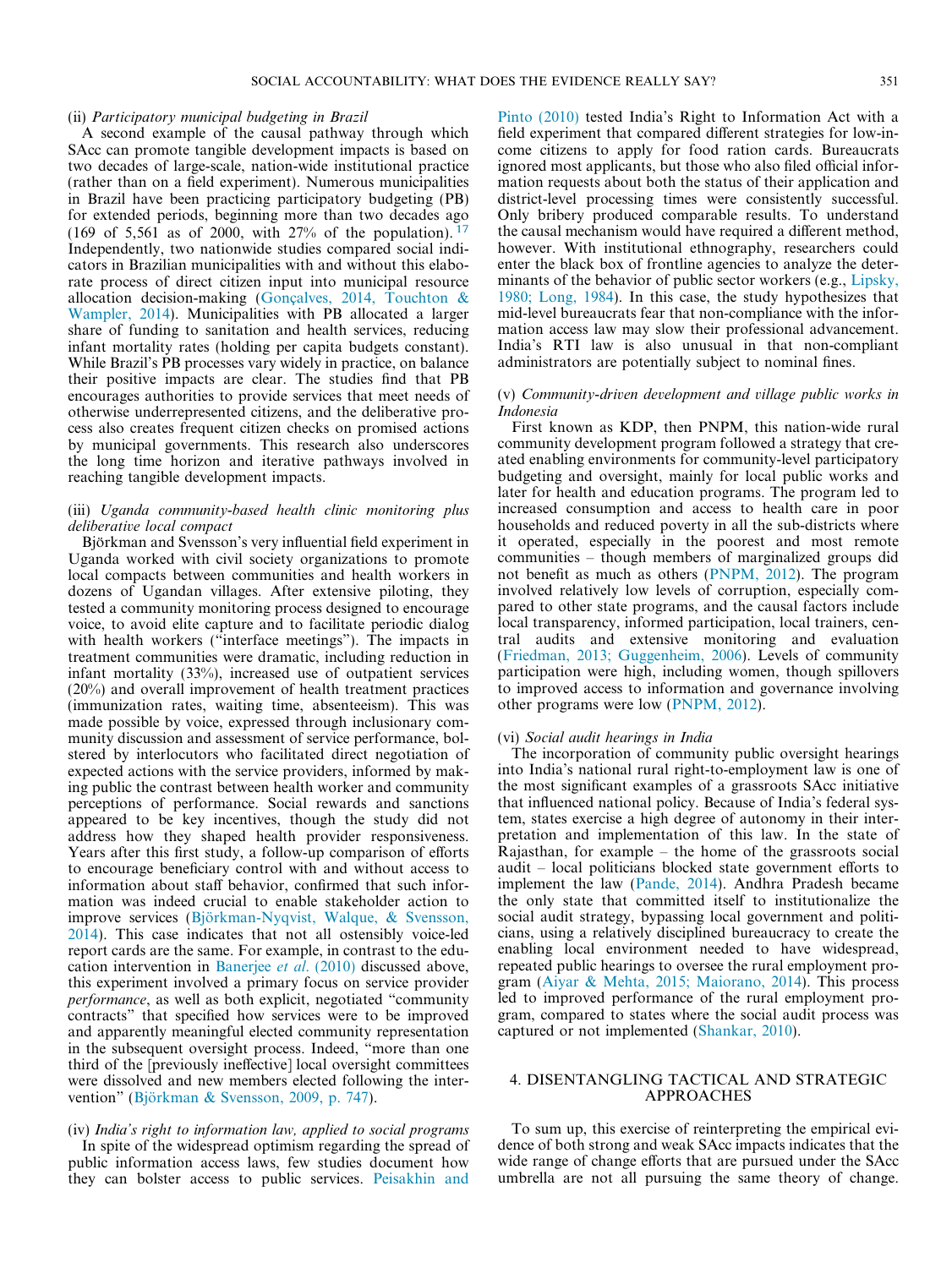Table 2. Tactical and strategic approaches to social accountability

Tactical SAcc approaches involve:

- Bounded interventions
- Citizen voice as the sole driver
- Assumption that information provision alone will inspire collective action with sufficient power to influence public sector performance
- Exclusive focus on local arenas

Strategic SAcc approaches involve:

- Multiple, coordinated tactics
- Enabling environments for collective action, to reduce perceived risk
- Citizen voice coordinated with governmental reforms that bolster public sector responsiveness (voice plus teeth)
- Scaling up (vertically) and across (horizontally)
- Iterative, contested and therefore uneven processes

Instead, this rethinking process suggests reframing the basic propositions that inform SAcc into two quite distinct categories: tactical and strategic (see Table 2). These two terms warrant explicit definitions. At the most general level, strategies link coordinated actions to goals, with a macro view of the overall process, whereas tactics refer to specific micro-level actions. "Strategic" is defined in this context as an approach with a theory of change that takes into account the relationship between pro-change actions and eventual goals by specifying the multiple links in the causal chain. A "tactical" approach is limited to a specific link in the causal chain.

The argument here is that a tactical approach to SAcc, which emphasizes local-level dissemination of information on service delivery outcomes and resource allocation to under-represented stakeholders – an exclusively "demandside" intervention – is based on two unrealistic propositions. The first assumption is that people who have been denied voice and lack power will necessarily perceive vocal participation as having more benefits than costs (if the costs are recognized at all). The second assumption is that even if locally bounded voices do call for accountability, their collective action will have sufficient clout to influence public sector performance – in the absence of external allies with both perceived and actual leverage.

Strategic approaches to SAcc, in contrast, focus on disseminating information that is clearly perceived by users as actionable, in coordination with measures that actively enable collective action, influence service provider incentives and/or share power over resource allocation. This proposition also suggests that SAcc strategies that manage to scale up voice and collective action beyond the local arena, while bolstering the capacity of the state to respond to voice (i.e., teeth) are more promising.

This tactical–strategic distinction has major implications for how one assesses evidence. Localized, voice-only, tactical interventions test extremely weak versions of SAcc. In treatment and control terms, this could be considered 'underdosage.' To recall the earlier analogy, if a small dose, or an insufficient number of doses of a vaccine fails to prevent a disease, that does not rule out the possibility that larger or more numerous doses could be more effective. Critical mass is needed, and this may require significant lead time (as in Brazil's diverse participatory budgeting experiences). The pathway to impact may also be quite discontinuous, perhaps following a J-curve ([Woolcock, 2013](#page-15-0)). Moreover, information-led, voice-only approaches tend to focus on the symptoms rather than the underlying causes of state failure (e.g., systemic teacher or nurse absenteeism). Insofar as the prospects for SAcc strategies to transform state–society interfaces depend on bolstering the state's capacity to respond to voice, voice needs to find synergy with other governance reform strategies – such as bolstering the autonomy and capacity of oversight agencies, as well as the access to the rule of law more generally.<sup>19</sup>

# 5. SOCIAL ACCOUNTABILITY PROPOSITIONS FOR **DISCUSSION**

The tactical/strategic distinction is not the only analytical proposition that can help to shed light on both the opportunities and obstacles for bolstering SAcc impact. So far, mainstream development thinking about how to close accountability gaps has taken a deductive approach, importing concepts like "principal-agent" theory that were not designed to address SAcc's checks and balances and mutual accountabilities. A more inductive approach to concept development may be more appropriate to inform future research into the causal dynamics that drive SAcc impacts. To provide context for the tactical/strategic distinction, here follow a series of additional analytical and conceptual propositions for debate and elaboration, initially developed inductively from both top-down and bottom-up SAcc efforts in Mexico over more than two decades [\(Fox, 2007b](#page-13-0)).

#### (a) Information needs to be user-centered to empower

The tactical approach to SAcc interventions tends to assume that external actors can predict what kinds of data are going to be most relevant to spark and guide collective action. It would be more useful to draw on the concept of "targeted transparency," which focuses specifically on accessible information that is perceived as useful and actionable by stakeholders, and can be integrated into their routines ([Fung, Graham, & Weil,](#page-13-0) [2007\)](#page-13-0). In this view, information disclosure informs action by changing actors' perceptions, mediated by a political economy analysis of the different interests involved. In other words, it is unrealistic to assume that information that is not linked to credible pathways to change will overcome well-known obstacles to collective action. In other words, targeted transparency helps to identify when information can redistribute power. This user-centered emphasis on actionable information contrasts sharply with widespread optimism that larger quantities of publicly accessible data will necessarily promote good governance.

#### (b) Voice needs representation as well as aggregation

The SAcc literature tends to refer to voice without defining it. In practice, voice can have many different modalities, ranging from weak to strong, from small to large-scale, from socially biased to more inclusionary. Some policymakers may consider local-level "beneficiary satisfaction" surveys – the aggregation of individual responses to questions determined from above- to "count" as citizen engagement. Public interest groups, in contrast, would tend to understand voice in more collective, scaled-up terms. Widespread experimentation with social media has made the "scaling up" of voice easier in often-inhospitable contexts. Yet while ICT-enabled voice can certainly play an agenda-setting role, crowd-sourced voices have limited capacity to negotiate with authority about what to *do* about those new agendas. If and when the political space created by voice makes it possible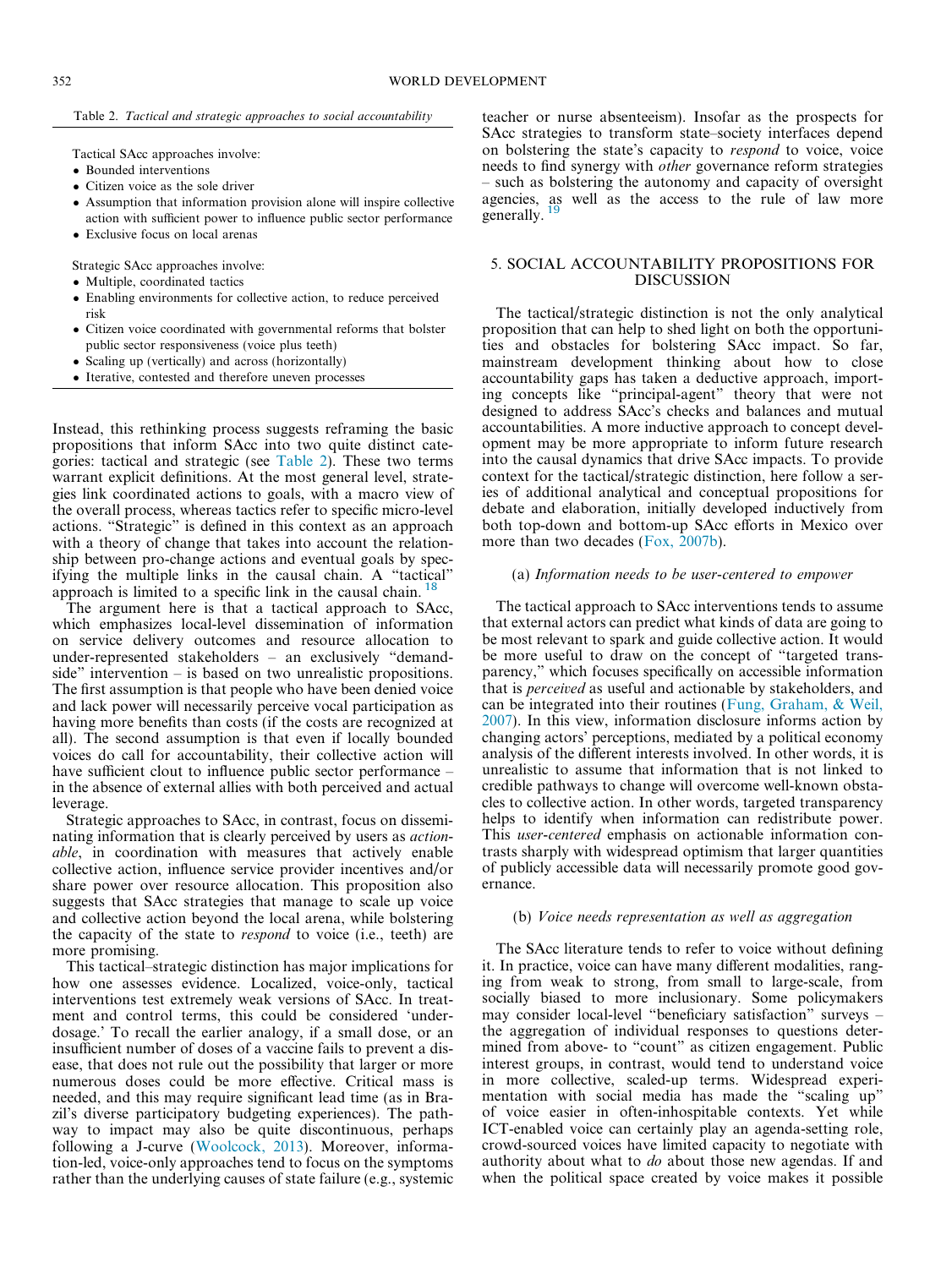for the excluded to gain a seat at the table, who decides who is going to sit there to negotiate on behalf of those whose voices are trying to be heard? How can the scaling up of voice transition from aggregation to representation?  $2^{20}$  This process involves not only large numbers of people speaking at once, but the consolidation of organizations that can effectively scale up deliberation and representation as well – most notably, internally democratic mass membership organizations.<sup>2</sup>

This raises the issue of how to address the challenge of what Mansuri and Rao call "civil society failure" [\(2013](#page-14-0)) – social contexts with limited capacity for autonomous, pro-accountability collective action. Where traditions of scaled-up self-organization are weak, freedom of association is limited, or cultural and linguistic differences complicate the projection of voice, the role of interlocutors becomes central [\(Tembo,](#page-14-0) [2013](#page-14-0)). Interlocutors are facilitators of two-way communication, and their role is often crucial for bridging cultural and power gaps. In contrast to tactical approaches that assume that information will by itself motivate action among subordinated people, strategies that emphasize interlocutors recognize that for the voiceless to exercise voice effectively requires support – as well as cross-cultural translation and bridge-building. The proposition here is that in a SAcc context, voice is most usefully understood as involving both the aggregation and the representation of the views of otherwise-excluded citizens.

#### (c) Recognize that voice can be constrained by the "fear factor"

Tactical, information-led interventions tend to be based on the implicit assumption that participation has more benefits than costs – and that the people who are expected to participate also perceive the benefits as being greater than the costs. These assumptions tend to ignore well-founded fears of reprisals. <sup>22</sup> External allies can reduce the risks inherent in challenging impunity from below, as well as help to identify actionable pathways through which collective action can leverage responses from power-holders. That is the substantive meaning behind the technocratic-sounding term "enabling environment.'

The fear factor is why anonymity can be crucial for enabling voice. To take a larger scale example – India's widely hailed right-to-know law – violent reprisals against information-requestors have been significant. The Indian media reports the assassination of at least 50 information-requestors, as well as threats and injuries to hundreds more ([Pande, 2015](#page-14-0)). There are significant opportunities for synergy between SAcc and legal empowerment here, with the latter field's focus on alternative legal defense approaches, such as community paralegals, in contexts where the rule of law is weak [\(Gauri, 2013;](#page-13-0) [Gauri & Brinks, 2008; Maru, 2010](#page-13-0)). Indeed, until the fear factor is addressed and grievance mechanisms have more capacity to provide meaningful redress, many SAcc initiatives will fall short of a rights-based approach.

# (d) Unpack accountability goals in terms of reactive vs. preventative approaches

One of the foundational questions in the emerging field of accountability studies involves the two core elements of the term's definition – answerability and sanctions ([Schedler,](#page-14-0) [1999](#page-14-0)). Is "answerability" enough to "count" as accountability, or does the concept necessarily require the inclusion of the capacity to sanction as well ([Fox, 2007a](#page-13-0))? Looking forward, it would be useful for analysts to address how the relative weight given to sanctions may vary across different accountability efforts. The strategies that prioritize responding to past problems are often distinct from approaches that emphasize preventing future abuses. This is the classic challenge that faces promoters of "transitional justice" around the world, as they attempt to build democratic institutions following authoritarian regimes. The political dynamics of the possible tradeoffs between forward and backward-looking accountability efforts are rarely explicitly addressed in the research literature on social accountability. Yet frontline accountability campaigners, operating in institutional contexts that combine high risk with little means of recourse or redress, are likely to be quite strategic about investing their limited political capital primarily in forward-looking, preventative approaches.

## (e) "Teeth" for public accountability refers to the state's capacity to respond to citizen voice – a process that includes both negative sanctions and proactive reforms

These two dimensions of "teeth" draw directly from the previous distinction between reactive and proactive approaches. This use of the metaphor is not as broad as state capacity in general, nor is it limited to capacity to sanction abuse or inefficiency. State capacity refers to a very broad range of activities, whereas this focus is specifically on capacity for public accountability and responsiveness. The use of the "teeth" metaphor here is therefore not quite the same as its intuitive understanding. For example, the notion of "teeth" is also associated with pressure from below, generated by protest. For the purposes of this discussion, protest can be framed as an especially vigorous form of voice. The idea of teeth is certainly intuitively associated with state capacity to apply negative sanctions (legal or administrative), as in the case of investigating, verifying and responding to citizen complaints and grievances. Indeed, the capacity to sanction is central to many definitions of accountability. The use of the metaphor here goes further, since the idea of capacity for accountability here goes beyond reactive, punitive approaches to include proactive responses to public accountability demands. State capacity for positive institutional responses can take a more preventative approach by addressing underlying causes of accountability problems, in contrast to an exclusive focus on symptoms (as in the case of sanctions). Such capacities would include changing public sector incentive structures to discourage abusive or wasteful behavior, deploying preventative measures to reduce opportunities for corruption or abuse – such as open government reforms and citizen oversight – or bolstering state capacity to follow citizen recommendations that emerge from participatory budgeting. The reason for including both positive incentives and negative sanctions in this definition of teeth is that they often need to be deployed together in order to have maximum impact (hence the term 'carrots and sticks'). To summarize, the proposition here is that for the purposes of analyzing SAcc, teeth refers to state capacity to *respond* to voice.

#### (f) Bring vertical accountability back in

The proposition here is that accountability strategies need to address mutually reinforcing linkages between non-accountable politicians and bureaucrats. According to the 2004 World Development Report's conceptual framework, the long and short routes to accountability are separate. Yet in practice, both public sector managers and frontline service providers are rarely insulated from electoral politics.  $^{23}$  Indeed, in many contexts the politicized delivery of public services is widely used as a tool of electoral control (e.g., [Fox, 2007b, 2012\)](#page-13-0).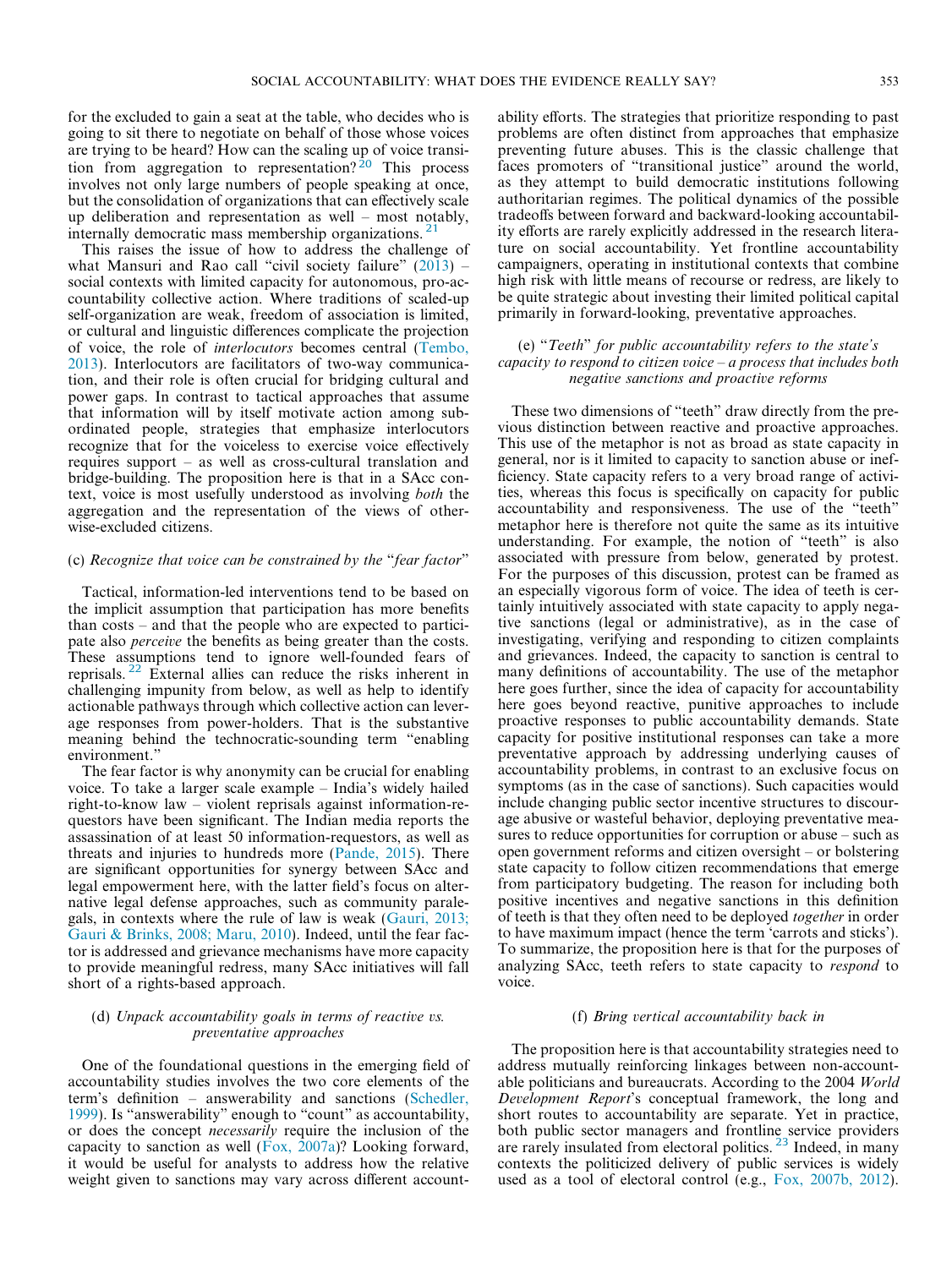<span id="page-8-0"></span>Moreover, less-than-democratic elections produce political leaders who are motivated to restrain the same public oversight agencies whose actions are crucial to give teeth to SAcc initiatives (e.g., anti-corruption agencies, grievance redress mechanisms). In addition, the combination of partisan manipulation of access to social programs with the politicization of horizontal oversight agencies can undermine fair elections, which leads to vicious circles of self-reproducing "low-accountability traps" at both national and subnational levels. This problem suggests the need to complement the vast "transitions to democracy" research of the 1980s and 1990s with new analytical frameworks that can account for the inherently uneven and contested processes of "transitions to accountability" within regimes that are widely considered to be at least formally democratic [\(Fox, 2007b](#page-13-0)).

Reviewing the SAcc evaluation evidence a decade after the 2004 WDR, the short route to accountability has turned out to be much more indirect than initially postulated, and its success may depend on making the long route more responsive as well. For example, Bangalore's famed Citizen Report Cards had their most significant impact on public sector performance only after a responsive Chief Minister was elected [\(Paul, 2006\)](#page-14-0) – thereby finding synergy between voice and teeth. This issue underscores one of the missing links in the discussion of the "short route" to accountability – it often needs the "long" route" of responsive elected authorities to work. The proposition here is to identify obstacles to SAcc by recognizing the interdependence of vertical, horizontal, and diagonal accountability relationships, since blockages in one arena can spill over to the other. Unless the mutually reinforcing linkages between non-accountable politicians and bureaucrats can be broken, however, their resistance to SAcc efforts will likely succeed. Conversely, not only is attention to vertical accountability crucial for addressing the obstacles to other kinds of accountability, citizens' capacity to exercise power over elected officials – whether through the ballot or protest – is also essential for explaining why policymakers might choose to invest their political capital in promoting pro-accountability reforms in the first place.

#### (g) Voice and teeth need each other

Once the shorthand concepts of voice and teeth have been defined, the next step to address the dynamic processes through which they interact. How do these two different approaches to deploying power to shift accountability relationships reinforce each other, in order to break out of low accountability traps? This question suggests identifying causal pathways. Though they will always be context-dependent, one could argue that such pathways will vary in terms of whether they are either more voice-led or more teeth-led – as illustrated in Figure 1.

# (h) SAcc strategies need to address the 'squeezing the balloon' problem

The targets of citizen oversight may well adapt by reconfiguring their corruption or diverting advocacy attention to other agencies or levels of the state. The corrupt are flexible, so their corruption can be fungible. For example, in some large-scale community oversight programs, like India's social audits or Indonesia's KDP, it appears that corrupt officials respond by inventing new and less visible ways to divert funds, shifting from wage theft to manipulation of materials billing



Voice: Citizen capacity for collective action

Figure 1. Diverse pathways out of low accountability traps.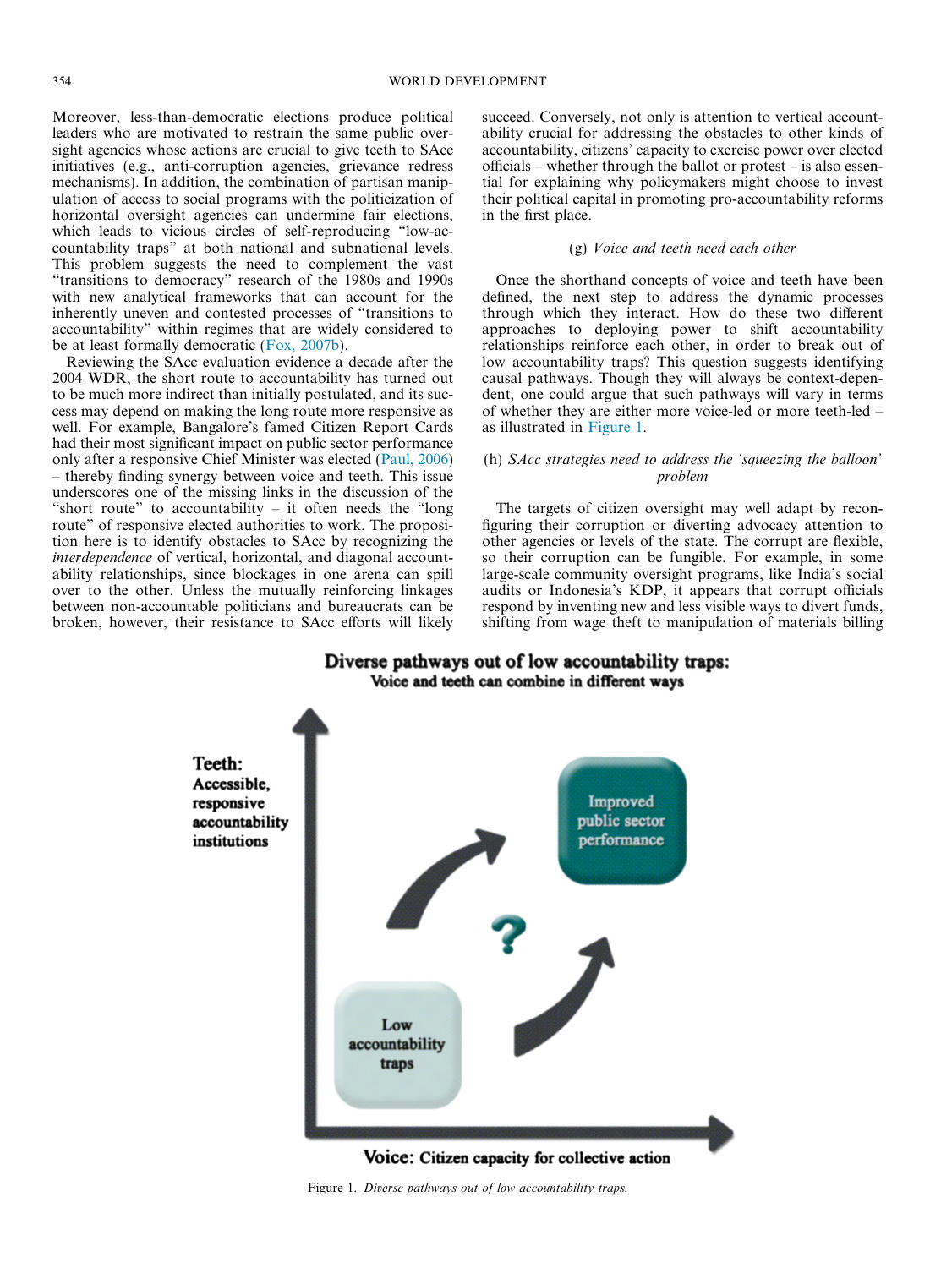<span id="page-9-0"></span>(e.g., [Olken, 2009; Shankar, 2010\)](#page-14-0). Indeed, these two very large-scale national social accountability programs do much to project voice but little to bolster teeth, in the form of official willingness and capacity to sanction corrupt officials from above. Moreover, if citizen oversight efforts only address local, front-line service providers, this leaves out the rest of the "supply chain" of governance. Program monitoring that is partial or exclusively local in scope may well manage to change the shape of the "corruption market," but not necessarily its size (the amount of leakage – see [Zimmerman, 2014](#page-15-0)).

# (i) As a result, civil society policy monitoring and advocacy needs vertical integration

The premise here is that corruption and social exclusion are produced by vertically integrated power structures. Insofar as multiple links in the chain of governance facilitate the deflection of civil society oversight and advocacy, effective responses<br>require parallel processes that are also vertically integrated. <sup>24</sup> Vertical integration of local, regional, and national civil society oversight can begin to mitigate the "squeezing the balloon" problem. Yet there are often missing links between local community voice and national citizen policy/oversight. Given the often well-coordinated coalitions between anti-accountability actors across scale, vertically integrated civil society monitoring and advocacy is likely to be only as strong as the weakest link in its chain. Clearly, this is a tall order, though examples may be more numerous than the literature on development policy and service delivery suggests. In practice, CSOs around the world have extensive track records with vertically integrated/horizontally broad oversight and advocacy strategies – in the field of election monitoring, for example. Overall, institutional analysis of the density and dynamics of the local-national linkages that ground civil society advocacy campaigns in the global South has lagged. Indeed, after two decades of extensive research that highlights local–global civil society relationships, scholars are still in the relatively early stages of "bringing the national back in."

# (j) Sandwich strategies can shift power with state–society synergy

This proposition is grounded in the "state–society synergy" conceptual framework for understanding institutional change ([Evans, 1996\)](#page-13-0). <sup>26</sup> This process of mutual empowerment across the state–society divide is also called "co-production" or "cogovernance" [\(Ackerman, 2004; Ostrom, 1996\)](#page-12-0). The specific theory of change here is that the construction of accountability is driven by coalitions of pro-accountability forces that bridge the state–society divide – acting to offset anti-accountability



Source: Revised version of diagrams in Fox (1992: 220).

Figure 2. The sandwich strategy: opening from above meets mobilization from below.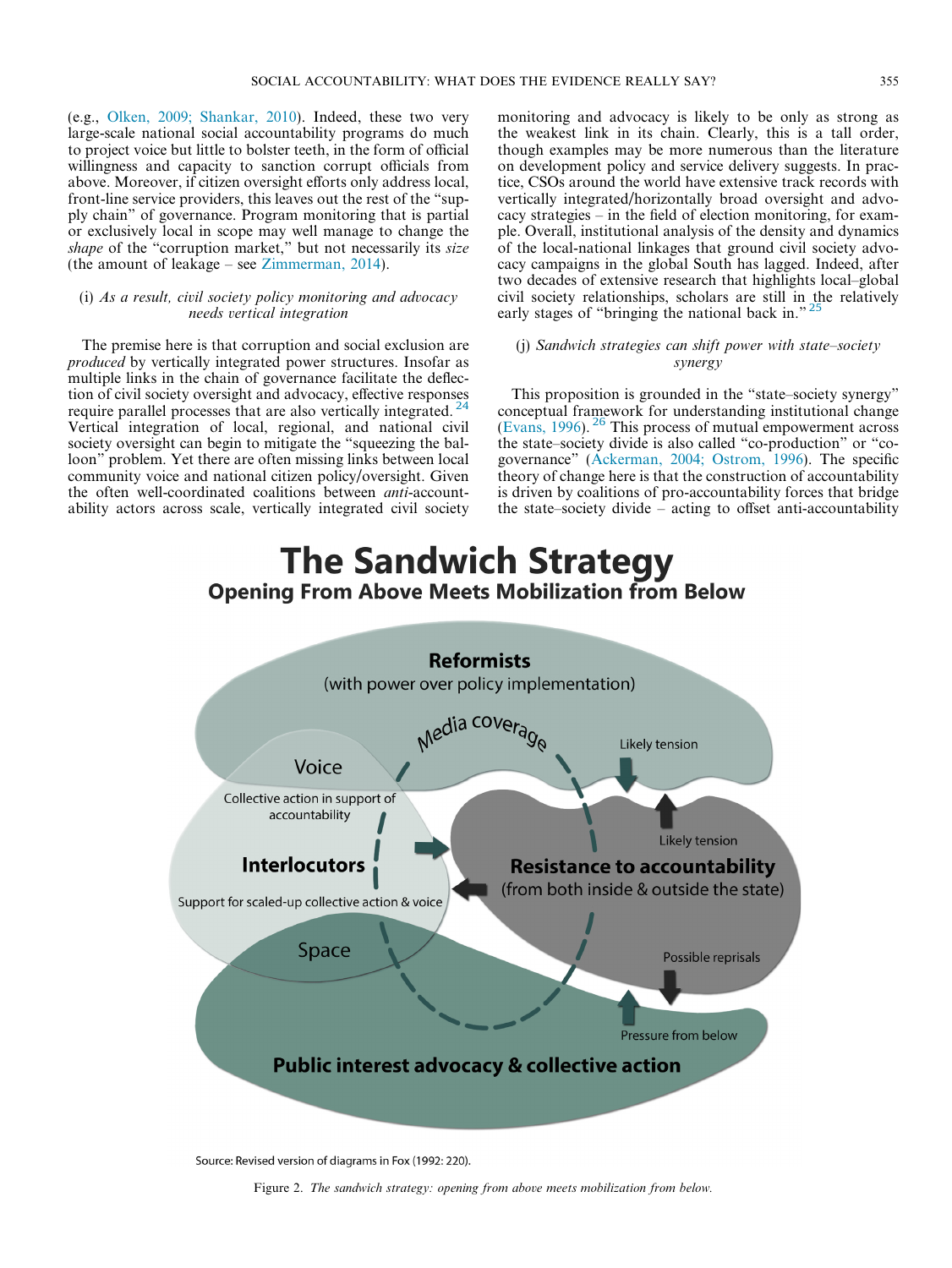forces that are also often linked across the state–society divide. The term "sandwich strategy" is shorthand for these coordinated coalitions among pro-accountability actors embedded in both state and society ([Fox, 1992\)](#page-13-0).<sup>27</sup>

The sandwich strategy's point of departure is that anti-accountability forces, deeply embedded in both state and society, are often stronger than pro-accountability forces. To break these "low-accountability traps," resistance is likely and therefore conflict would be both expected and necessary – as indicated in [Figure 2](#page-9-0). While initial opportunities for change are necessarily context-driven and can be opened either from society or from the state, the main determinant of a subsequent pro-accountability power shift is whether or not pro-change actors in one domain can empower the others – thereby triggering a virtuous circle (e.g., [Fox, 1996](#page-13-0)). In this scenario of mutual empowerment – as illustrated in [Figure 2](#page-9-0) – reformists within the state need to have actual capacity to deliver to their societal counterparts, by providing tangible support and the political space necessary to provide some degree of protection from the likely reprisals from vested interests.

This process of openings from above led by reform champions that meet collective action from below represents one only of many possible strategic approaches to pro-accountability change, using the term in the sense described above. Many other kinds of accountability campaigns are led primarily by pressure from below, which may or may not find and empower counterparts within the state.

# (k) Because context matters, the subnational comparative method is necessary to capture variation

The comparative method has a great deal to offer the "what works, and why" research agenda, but it has been persistently crowded out by the dominant qualitative–quantitative debate. In the emerging field of accountability studies, few analysts recognize that the comparative method is a broad logic of inquiry within which quantitative and qualitative approaches are both sets of tools whose relevance and relative strengths depend on the question. Among those who do use the comparative method, nation-states are often the main unit of analysis. Yet the study of SAcc requires more nuanced approaches that can address their inherent uneven-ness within states and societies. In practice, any large-scale change initiative is likely to unfold in diverse ways across districts, provinces, and sectors. Empirically, the subnational comparative method can reveal patterns of variation that otherwise would be hidden by homogenizing national averages. Analytically, this approach allows researchers to hold many key contextual factors constant, which can help to highlight the impacts of specific institutional change strategies ([Snyder,](#page-14-0) [2001\)](#page-14-0).

# 6. CONCLUSIONS

This study reconsidered the empirical evidence through new conceptual lenses, in order to transcend the impasse associated with the notion of "mixed results" and to inform more strategic approaches to social accountability. The main elements of the argument include:

First, the SAcc umbrella of diverse citizen-state engagement interfaces involves two qualitatively distinct sets of approaches: tactical and strategic. The impact evaluation evidence indicates that while the tactical approach has led to mixed results, strategic approaches are more promising. Tactical approaches are bounded, localized, and information-led – yet information alone often turns out to be insufficient. More innovation, experimentation and comparative analysis will help to determine what kinds of information are most actionable for pro-accountability stakeholders, as well as the channels for dissemination that can motivate collective action, empower allies and weaken vested interests.

Strategic approaches to SAcc, in contrast, bolster enabling environments for collective action, scale up citizen engagement beyond the local arena and attempt to bolster governmental capacity to respond to voice. So far, however, both SAcc advocates and skeptics have tended to assume that citizen voice, by itself, is supposed to be able to do the work of the state's own horizontal accountability institutions. Yet few voice-led initiatives are well-coordinated with relevant public sector reforms that encourage responsiveness (i.e., audit/ anti-corruption investigative bodies, information access reforms, grievance redress mechanisms, ombudsman agencies, access to courts, etc.). At the same time, ICT-led SAcc initiatives are increasingly framed in terms of "closing the feedback loop" – in other words, getting institutions to listen to citizen voice ([Gigler & Baijur, 2014\)](#page-13-0). Yet institutional response capacity often remains elusive; in practice feedback loops rarely close.

Second, now that the SAcc field has generated a substantial body of practice, this is a timely moment to take stock. Research lags significantly behind practice, and theoretical and conceptual work lags even further behind research. In response, this study concludes with a series of grounded conceptual propositions intended to inform higher impact SAcc strategies – with an emphasis on the potential synergy between "voice" and "teeth" – with the latter defined as governmental capacity to respond to voice.

Third, both practical and analytical work on SAcc needs to take scale into account. When voice spreads horizontally, the excluded can gain representation. When voice is projected vertically, it can gain clout. When authorities listen, they can both build trust and create incentives for more voice. Yet this process is easier said than done, and the dynamics that drive it will not be well-understood if mainstream development agencies continue to treat state failures as a strictly local, "end-of-<br>the-pipe" problem.  $^{28}$  This underscores the relevance of combining vertical integration with the horizontal spread of civil society oversight and advocacy capacity. This combination of scaling up with "scaling across" can make possible the combination of voice with representation that is crucial for significantly changing the terms of engagement between excluded citizens and the state.

What does this emphasis on scale have to do with the vast and growing on-going array of SAcc initiatives around the world? At the local level, many small-scale pilots may be ready for more scaling up and horizontal expansion – though only fine-grained contextual analysis can determine which ones, when and how. Already-existing large-scale governmental SAcc reforms need more support from other governance reforms in order to both broaden and deepen the openings they have created – for example, in the cases of India's social audits in the National Rural Employment Guarantee Program and the community participation in Indonesia's PNPM rural development program. Both innovative reform initiatives potentially reach tens of millions of people, both build in openings for voice for the poorest – yet state capacity to respond remains limited, uneven and contested, and grassroots stakeholders have yet to scale up their monitoring capacity and gain a seat at the table.

To sum up, the challenge facing social accountability strategies is how to break low-accountability traps by triggering vir-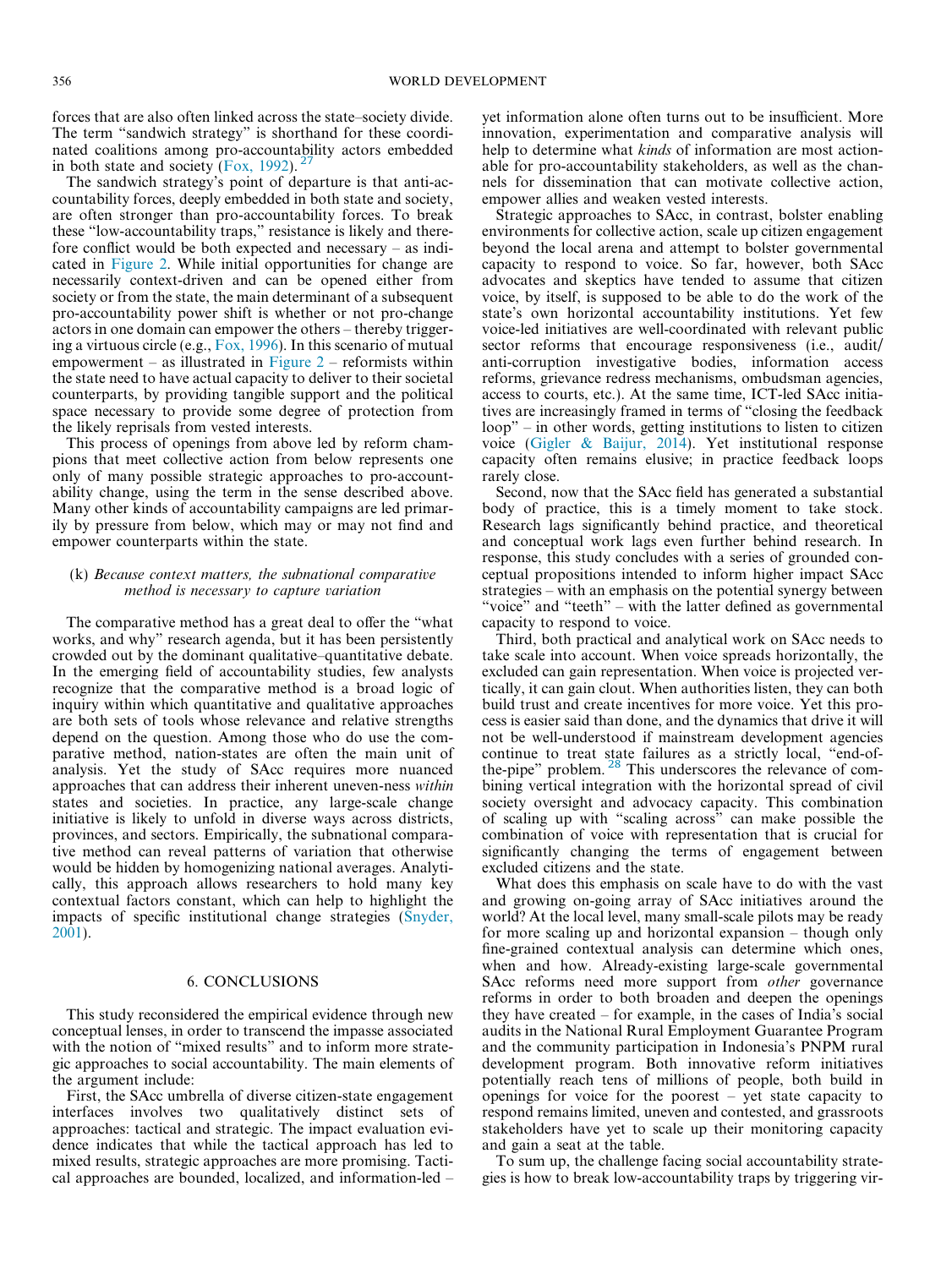tuous circles in which enabling environments embolden citizens to exercise voice, which in turn can trigger and empower reforms, which can then encourage more voice. That is, voice needs teeth to have bite – but teeth may not bite without voice.

# **NOTES**

1. This is a revised and abridged version of a working paper released as [Fox \(2014\).](#page-13-0) The research was funded by the Global Partnership for Social Accountability, a multi-stakeholder association convened by the World Bank. Thanks very much to Marcos Mendiburu and Tiago Peixoto for their input into this study, and to Yamini Aiyar, Kiran Bhatty, John Gaventa, Helene Grandvoinnet, Florencia Guerzovich, Scott Guggenheim, Jeffrey Hall, Anuradha Joshi, Richard Holloway, Stuti Khemani, Stephen Kosack, Rosie McGee, Vijayendra Rao, Jesse Ribot, Roby Senderowitsch and Albert Van Zyl, as well as to three anonymous reviewers for their specific and timely comments on earlier versions. Thanks also to Benedicte de la Briere, Paul Liebowitz, Saw-Young Min, Simon O'Meally, Vijayendra Rao, Audrey Sacks, Nicola Smithers, Jeff Thindwa, Warren Van Wicklin, Michael Woolcock for their interviews, to Phil Keefer for discussant comments, and to participants in seminars in Washington DC, Jakarta and Mexico City (via webinar). Thanks also to Waad Tamaa for design assistance with [Figures 1 and 2](#page-8-0). They and the GPSA bear no responsibility for the author's views expressed here.

2. Some political theorists have also argued persuasively that elections – usually considered the public accountability mechanism par excellence – are actually quite blunt instruments for holding authority accountable, insofar as voters are often more prospective than retrospective in their behavior [\(Przeworski, Stokes, & Manin, 1999](#page-14-0)). See also [Peruzzotti and](#page-14-0) [Smulovitz \(2006\)](#page-14-0).

3. So far, social accountability efforts focused on the public and private sectors have evolved independently of each other, with development policymakers focused almost exclusively on the public sector. In the early 1990s, the multilateral development banks' own safeguard policies included pioneering social accountability processes in their environmental impact assessment and indigenous peoples policies, as well as the World Bank's Inspection Panel ([Fox & Brown, 1998](#page-13-0)).

4. This was a key conclusion of an agenda-setting body of research commissioned by the Transparency and Accountability Initiative (a donor consortium) and completed by the Institute of Development Studies in 2010 (Carlitz, 2013; Gaventa & McGee, 2013; Joshi, 2013; Mejía Acosta, [2013](#page-13-0)). While the total amount of funding for transparency and accountability work in the global South is difficult to measure, interviews with the funders in TAI suggest that they invest approximately US\$200 million per year (primarily private foundations and DfID). This includes broader open government work and does not include spending by national governments, municipal participatory budgeting, the World Bank, most bilateral development agencies, or international CSOs with large SAcc programs, such as CARE and World Vision International.

5. As a senior biomedical scientist with extensive experience with the process of translating scientific evidence into viable medicines put it, "The key to whether such proof is accepted as fact requires a precise definition of the concept being tested and an applicable test setting or system in which the principle is predicted to give a positive result if true." Paul Liebowitz, former director of biotechnology at Schering (email communication, March 26, 2014).

6. Woolcock addresses this external validity issue in the context of the question of the generalizability of results from field experiments with development interventions ([2013\)](#page-15-0).

7. The dichotomous framing of the subtitle of Mansuri and Rao's metaanalysis  $(2013)$  $(2013)$  $(2013)$  – "does participation work?" – contributed to a contentious internal debate about the study within the World Bank.

8. Though the research experiment did not find any criminal sanctions, former World Bank liaison with this program (KDP), Scott Guggenheim, reported that "KDP has by now helped incarcerate more than 72 corrupt officials – more than the entire World Bank Integrity office has globally" (email communication, May 18, 2014).

9. Scott Guggenheim (email communication, Jakarta, Feb. 3, 2014). He also notes that field experiment was bolstered by the shock effect of the first-ever promise of audits and their dissemination. This effect may have been temporary, insofar as local authorities subsequently learned that the audits were rarely followed by official sanctions. In addition, the auditors themselves – who previously rarely visited the villages – were especially diligent because the researcher directed the field experiment. As a result, "the government auditors for the first time got paid on time, they received their travel allowances, they were supervised in the field, and somebody checked their work."

10. Scott Guggenhiem (Jakarta, email communication, Jakarta, April 21, 2014).

11. Audrey Sacks, World Bank (Jakarta, email communication, January 26, 2014).

12. The author pointed this out to World Bank Mexico country staff in 1996, noting that their support for decentralized rural municipal funding – though positive in the state of Oaxaca – was simultaneously bolstering authoritarian local governments in states like Chiapas ([Fox, 1997](#page-13-0)).

13. Kosack and Fung add an important distinction – between those information-led interventions that offer citizens data about public service performance, vs. those that involve indicators that specifically allow citizens to compare their services with others [\(2014](#page-14-0)). In addition, Loewenstein, Sunstein, and Golman bring the insights of behavioral economics to the analysis of the impacts of information disclosure ([2014\)](#page-14-0).

14. The term "enabling environment" is rarely defined with precision. For the purposes of this paper, the term refers to actions by external allies that have two characteristics. First, they reduce the actual and perceived risks and costs often inherent in collective action. Second, they bolster the actual and perceived efficacy of collective action by increasing the likelihood and/or degree of positive institutional response. Thanks to Tiago Peixoto for requesting a more precise definition of the term. For a study that operationalizes enabling environment by documenting the actual degree of application of World Bank safeguard policies in the context of 10 rural development projects, see [Fox and Gershman \(2000\).](#page-13-0)

15. On specifically democratic decentralization, see among others, [Ribot](#page-14-0) [\(2002\),](#page-14-0) [Ribot and Larson \(2005\)](#page-14-0) and [Fox \(2007b\)](#page-13-0).

16. The one exception is a sentence in a later article, which reported that of the half of the schools that did not receive their grant after the information campaign, "47% complained or protested to some formal or informal authority that could transmit the complaints onwards or act on them" ([Reinikka and Svensson, 2011, p. 959](#page-14-0)). Their causal model explicitly assumes that because information makes protest possible, it is the access rather than actual collective action that mattered: "since both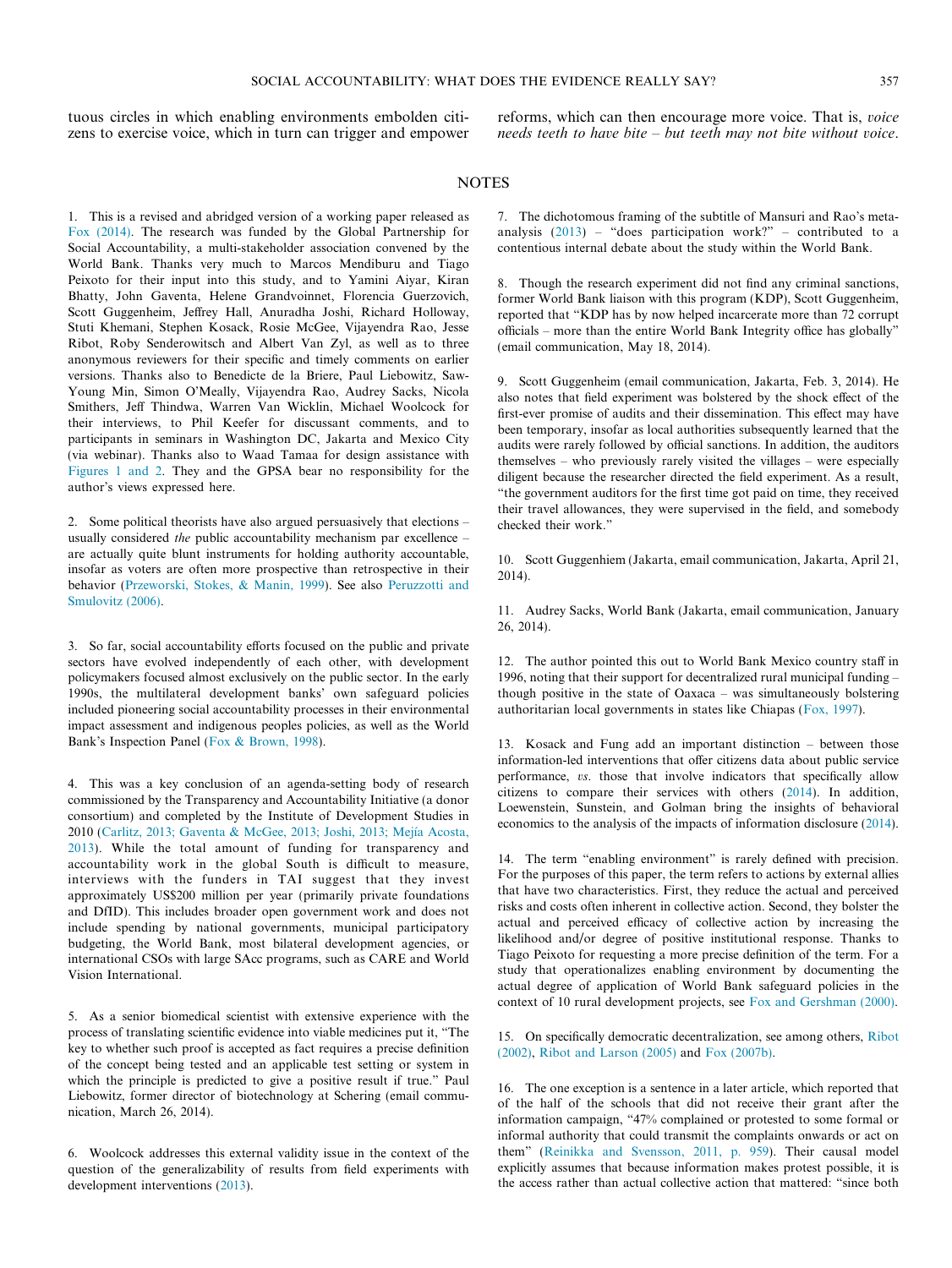<span id="page-12-0"></span>an actual protest and the threat of voice may have discouraged the local political elite from diverting resources intended for the schools, in equilibrium, there is no reason to believe that the incidence of voice and local diversion of funds should be correlated" ([2011, p. 959](#page-14-0)). It is not clear whether this assumption was tested.

17. Participatory budgeting can be considered to be a social accountability strategy insofar as it includes processes to monitor and encourage governmental responses to citizen input.

18. Thanks to Anuradha Joshi for suggesting that these definitions be made more explicit, and to Jeff Unsicker for feedback.

19. This last point underscores two of the many limitations of the vaccine analogy mentioned above. First, vaccines need to be consistent, whereas SAcc efforts may vary. Second, when vaccines work, they work by themselves – in contrast to most SAcc initiatives, whose effectiveness may depend on complementary governance reforms.

20. As Rosie McGee put it: "Aggregation can just be about numbers and scale, and is technical. Representation implies mediation and framing, and is political" (email communication, June 18, 2014).

21. On the ebbs and flows of leadership accountability within scaled-up mass membership organizations, see [Fox \(2007b\).](#page-13-0)

22. For an exception, see Ackerman (2005).

23. For example, if one wants to understand why teacher absenteeism rates may be very high in a given context, then a tactical approach to SAcc would focus on monitoring their behavior and then applying sanctions for non-compliance and/or incentives for positive performance. If one took a strategic approach, then one would also ask who decides which teachers to hire in the first place, based on what criteria – and one may find that political patronage at higher levels of the system plays a major role. When ghost nurses or teachers have political backing, their capacity to resist local parent or NGO oversight is likely to be very high. This is the implication of Banerjee, Glennerster, and Duflo (2008). On the clientelistic politicization of a common SAcc approach, community-managed schools, see also Altschuler (2013).

24. For the initial formulation of this proposition, developed in the context of independent CSO monitoring of World Bank projects, see [Fox \(2001\)](#page-13-0). Specific examples of fully vertically integrated CSO oversight of public service delivery include the work of SEND-Ghana [\(Dogbe & Kwabena-Adade, 2012](#page-13-0)), Textbook Count in the Philippines [\(Guerzovich & Rosenzweig, 2013](#page-13-0)), and the work of the Slum/ Shackdwellers International ([D'Cruz, Fadrigo](#page-13-0) Cadornigara, & [Satterthwaite, 2014\)](#page-13-0).

25. See, for example, [Brown and Fox \(1998\)](#page-13-0), [Gaventa and McGee](#page-13-0) [\(2010\),](#page-13-0) [Gaventa and Barrett \(2012\),](#page-13-0) among others. The political sociology concept of "scale shift" as a social movement strategy is very relevant [\(Tarrow, 2010\)](#page-14-0).

26. Additional relevant work on state–society synergy includes, among others: [Ostrom \(1996\)](#page-14-0), [Fox \(1992, 1996, 2004, 2007b\),](#page-13-0) [Tendler \(1997\),](#page-14-0) [Goetz and Jenkins \(2001\),](#page-13-0) [Heller \(2001\),](#page-13-0) [Borras \(2001\)](#page-13-0), Avritzer (2002), Ackerman (2004), [Houtzager and Moore \(2003\)](#page-13-0), [Isunza Vera and Olvera](#page-14-0) [\(2006\),](#page-14-0) Abers and Keck (2009), [Gaventa and McGee \(2010\),](#page-13-0) Baiocchi, Heller, and Silva (2011), [Gaventa and Barrett \(2012\),](#page-13-0) [Tembo \(2013\),](#page-14-0) [O'Meally \(2013\),](#page-14-0) [Schommer, Calvalho Rocha, Spaniol, and Dahmer](#page-14-0) [\(2013\).](#page-14-0)

27. The sandwich strategy would describe two of the largest-scale SAcc strategies now under way in the global South, Indonesia's PNPM rural village development program (formerly known as KDP) and India's National Employment Guarantee Program social audits in the state of Andhra Pradesh (Aiyar & Mehta 2015; Friedman, 2013; Guggenheim, 2006; Maiorano, 2014). Mexico's Community Food Councils also pursued this strategy for almost three decades ([Fox, 1992, 1996, 2007b](#page-13-0)), and their broad-based, vertically integrated social oversight constituencies survived for many years after the purge of their reform allies within the state. The councils' autonomy eventually eroded in the absence of allies within the state, reducing their scope to a few regional enclaves.

28. The environmental policy metaphor of "end-of-the-pipe" refers to the difference between "source reduction" – reducing the use and emissions of toxics –  $vs.$  trying to clean up the pollution once it has been generated – as in the case of putting scrubbers on smokestacks. This is analogous to the medical distinction between mitigating the symptoms vs. treating the disease. In SAcc terms, for example, this would point to the difference between monitoring service providers' absenteeism in order to sanction non-compliance, vs. transforming service providers' relationships with the community they are supposed to serve – as well as changing the hiring, training and firing process in order to hire motivated service providers in the first place.

# REFERENCES

- [Abers, R., & Keck, M. \(2009\). Mobilizing the state: The erratic partner](http://refhub.elsevier.com/S0305-750X(15)00070-4/h0005) [in Brazil's participatory water policy.](http://refhub.elsevier.com/S0305-750X(15)00070-4/h0005) Politics and Society, 37(2)[,](http://refhub.elsevier.com/S0305-750X(15)00070-4/h0005) [289–314](http://refhub.elsevier.com/S0305-750X(15)00070-4/h0005).
- [Ackerman, J. \(2004\). Co-governance for accountability: Beyond 'exit' and](http://refhub.elsevier.com/S0305-750X(15)00070-4/h0010) 'voice'. [World Development, 32](http://refhub.elsevier.com/S0305-750X(15)00070-4/h0010)(3[\), 447–463](http://refhub.elsevier.com/S0305-750X(15)00070-4/h0010).
- Ackerman, J. (2005). Human rights and social accountability. World Bank social development papers, 86. Available at:[<http://www-wds.world](http://www-wds.worldbank.org/servlet/WDSContentServer/IW3P/IB/2005/07/20/000012009_20050720134205/Rendered/PDF/330110HR0and0SAc0paper0in0SDV0format.pdf)[bank.org/servlet/WDSContentServer/IW3P/IB/2005/07/20/000012009\\_](http://www-wds.worldbank.org/servlet/WDSContentServer/IW3P/IB/2005/07/20/000012009_20050720134205/Rendered/PDF/330110HR0and0SAc0paper0in0SDV0format.pdf) [20050720134205/Rendered/PDF/330110HR0and0SAc0paper0in0SDV0](http://www-wds.worldbank.org/servlet/WDSContentServer/IW3P/IB/2005/07/20/000012009_20050720134205/Rendered/PDF/330110HR0and0SAc0paper0in0SDV0format.pdf) [format.pdf](http://www-wds.worldbank.org/servlet/WDSContentServer/IW3P/IB/2005/07/20/000012009_20050720134205/Rendered/PDF/330110HR0and0SAc0paper0in0SDV0format.pdf)>.
- [Aiyar, Y., & Mehta, S. \(2015\). Spectators or participants? The effects of](http://refhub.elsevier.com/S0305-750X(15)00070-4/h0020) social audits in Andhra Pradesh. [Economic and Political Weekly, 50](http://refhub.elsevier.com/S0305-750X(15)00070-4/h0020)(7)[,](http://refhub.elsevier.com/S0305-750X(15)00070-4/h0020) [66–71, February 14](http://refhub.elsevier.com/S0305-750X(15)00070-4/h0020).
- [Altschuler, D. \(2013\). How patronage politics undermines parental](http://refhub.elsevier.com/S0305-750X(15)00070-4/h0025) [participation and accountability: Community-managed schools in](http://refhub.elsevier.com/S0305-750X(15)00070-4/h0025) Honduras and Guatemala. [Comparative Education Review, 57](http://refhub.elsevier.com/S0305-750X(15)00070-4/h0025)(1)[,](http://refhub.elsevier.com/S0305-750X(15)00070-4/h0025) [117–144](http://refhub.elsevier.com/S0305-750X(15)00070-4/h0025).
- Avritzer, L. (2002). [Democracy and the public space in Latin America](http://refhub.elsevier.com/S0305-750X(15)00070-4/h0030)[.](http://refhub.elsevier.com/S0305-750X(15)00070-4/h0030) [Princeton University Press](http://refhub.elsevier.com/S0305-750X(15)00070-4/h0030).
- [Baiocchi, G., Heller, P., & Silva, M. K. \(2011\).](http://refhub.elsevier.com/S0305-750X(15)00070-4/h0035) Bootstrapping democracy: [Transforming local governance and civil society in Brazil](http://refhub.elsevier.com/S0305-750X(15)00070-4/h0035)[. Palo Alto:](http://refhub.elsevier.com/S0305-750X(15)00070-4/h0035) [Stanford University Press](http://refhub.elsevier.com/S0305-750X(15)00070-4/h0035).
- [Banerjee, A. T., Banerji, R., Duflo, E., Glennerster, R., & Khemani, K.](http://refhub.elsevier.com/S0305-750X(15)00070-4/h0040) [\(2010\). The pitfalls of participatory programs: Evidence from a](http://refhub.elsevier.com/S0305-750X(15)00070-4/h0040) [randomized evaluation in education in India.](http://refhub.elsevier.com/S0305-750X(15)00070-4/h0040) American Economic [Journal: Economic Policy, 2](http://refhub.elsevier.com/S0305-750X(15)00070-4/h0040)(1)[, 1–30.](http://refhub.elsevier.com/S0305-750X(15)00070-4/h0040)
- [Banerjee, A., Glennerster, R., & Duflo, E. \(2008\). Putting a band-aid on a](http://refhub.elsevier.com/S0305-750X(15)00070-4/h0045) [corpse: Incentives for nurses in the Indian public health care system.](http://refhub.elsevier.com/S0305-750X(15)00070-4/h0045) [Journal of the European Economic Association, 6](http://refhub.elsevier.com/S0305-750X(15)00070-4/h0045)(2–3)[, 487–500](http://refhub.elsevier.com/S0305-750X(15)00070-4/h0045).
- Barr, A., & Zeitlin, A. (2011). Conflict of interest as a barrier to local accountability. CSAE working paper (Center for the Study of African Economies), WPS/2011-13. Available at: [<http://www.csae.ox.ac.](http://www.csae.ox.ac.uk/workingpapers/pdfs/csae-wps-2011-13.pdf) [uk/workingpapers/pdfs/csae-wps-2011-13.pdf](http://www.csae.ox.ac.uk/workingpapers/pdfs/csae-wps-2011-13.pdf)>
- Barr, A., Mugisha, F., Serneels, P., & Zeitlin, A. (2012). Information and collective action in community-based monitoring of schools: Field and lab experimental evidence from Uganda. Working paper. Available at: <[http://cega.berkeley.edu/assets/cega\\_events/3/doc7Zeitlin-et-al\\_In](http://cega.berkeley.edu/assets/cega_events/3/doc7Zeitlin-et-al_Information-and-Collective-Action-in-Community-based-mMonitoring-of-Schools.pdf)[formation-and-Collective-Action-in-Community-based-mMonitoring](http://cega.berkeley.edu/assets/cega_events/3/doc7Zeitlin-et-al_Information-and-Collective-Action-in-Community-based-mMonitoring-of-Schools.pdf)[of-Schools.pdf](http://cega.berkeley.edu/assets/cega_events/3/doc7Zeitlin-et-al_Information-and-Collective-Action-in-Community-based-mMonitoring-of-Schools.pdf)>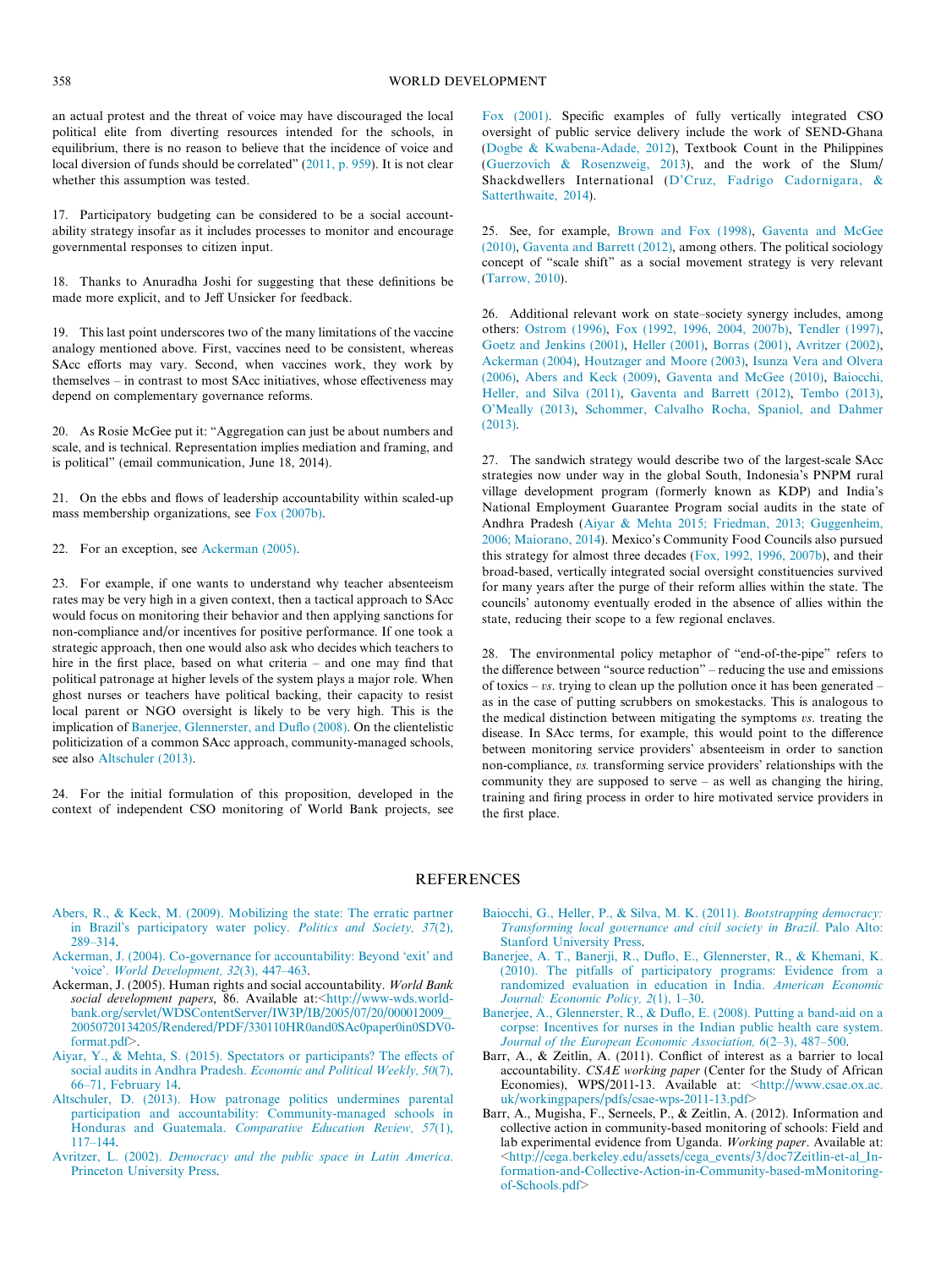- <span id="page-13-0"></span>[Besley, T., Pande, R., & Rao, V. \(2005\). Participatory democracy in](http://refhub.elsevier.com/S0305-750X(15)00070-4/h0060) [action: Survey Evidence from South India.](http://refhub.elsevier.com/S0305-750X(15)00070-4/h0060) Journal of the European [Economic Association, 3](http://refhub.elsevier.com/S0305-750X(15)00070-4/h0060)(2–3[\), 648–657](http://refhub.elsevier.com/S0305-750X(15)00070-4/h0060).
- Björkman, M., & Svensson, J. (2009). Power to the people: Evidence from [a randomized field experiment on community-based monitoring in](http://refhub.elsevier.com/S0305-750X(15)00070-4/h0065) Uganda. [Quarterly Journal of Economics, 124](http://refhub.elsevier.com/S0305-750X(15)00070-4/h0065)(2)[, 735–769](http://refhub.elsevier.com/S0305-750X(15)00070-4/h0065).
- Björkman-Nyqvist, M., Walque, D., & Svensson, J. (2014). Information is power: Experimental evidence of the long run impact of community based monitoring. World Bank policy research working paper 7015. Available at: <[http://perseus.iies.su.se/~jsven/Power2\\_Jan2014.pdf>](http://perseus.iies.su.se/~jsven/Power2_Jan2014.pdf)
- [Borras, S. \(2001\). State–Society relations in land reform implementation](http://refhub.elsevier.com/S0305-750X(15)00070-4/h0075) in the Philippines. [Development and Change, 32](http://refhub.elsevier.com/S0305-750X(15)00070-4/h0075)[, 545–575](http://refhub.elsevier.com/S0305-750X(15)00070-4/h0075).
- [Brown, L. D., & Fox, J. \(1998\). Accountability within transnational](http://refhub.elsevier.com/S0305-750X(15)00070-4/h0080) [coalitions. In J. Fox, & L. D. Brown \(Eds.\),](http://refhub.elsevier.com/S0305-750X(15)00070-4/h0080) The struggle for [accountability. The World Bank, NGOs and grassroots movements](http://refhub.elsevier.com/S0305-750X(15)00070-4/h0080) [\(pp. 439–484\). Cambridge: MIT Press](http://refhub.elsevier.com/S0305-750X(15)00070-4/h0080).
- [Carlitz, R. \(2013\). Improving transparency and accountability in the](http://refhub.elsevier.com/S0305-750X(15)00070-4/h0085) [budget process: An assessment of recent initiatives.](http://refhub.elsevier.com/S0305-750X(15)00070-4/h0085) Development Policy [Review, 31](http://refhub.elsevier.com/S0305-750X(15)00070-4/h0085)(s1)[, s49–s67.](http://refhub.elsevier.com/S0305-750X(15)00070-4/h0085)
- [Cornwall, A., & Schattan Coelho, V. \(Eds.\) \(2007\).](http://refhub.elsevier.com/S0305-750X(15)00070-4/h0090) Spaces for change? The [politics of citizen participation in new democratic arenas](http://refhub.elsevier.com/S0305-750X(15)00070-4/h0090)[. London: Zed](http://refhub.elsevier.com/S0305-750X(15)00070-4/h0090).
- D'Cruz, C., Fadrigo Cadornigara, S., & Satterthwaite, D. (2014). Tools for inclusive cities: The roles of community-based engagement and monitoring in reducing poverty. IIED working paper. International Institute for Environment and Development. Available at: <[http://](http://www.academia.edu/7475688/Tools_for_Inclusive_Cities_the_Roles_of_Community-Based_Engagement_and_Monitoring_in_Reducing_Poverty) www.academia.edu/7475688/Tools for Inclusive Cities the Roles of [Community-Based\\_Engagement\\_and\\_Monitoring\\_in\\_Reducing\\_Poverty](http://www.academia.edu/7475688/Tools_for_Inclusive_Cities_the_Roles_of_Community-Based_Engagement_and_Monitoring_in_Reducing_Poverty)>
- [Devarajan, S., Khemani, S., & Walton, M. \(2014\). Can civil society](http://refhub.elsevier.com/S0305-750X(15)00070-4/h0100) [overcome government failure in Africa?.](http://refhub.elsevier.com/S0305-750X(15)00070-4/h0100) World Bank Research [Observer, 29](http://refhub.elsevier.com/S0305-750X(15)00070-4/h0100)(1)[, 1–28.](http://refhub.elsevier.com/S0305-750X(15)00070-4/h0100)
- Díaz-Cayeros, A., Magaloni, B., & Ruiz-Euler, A. (2014). Traditional [governance, citizen engagement, and local public goods: Evidence from](http://refhub.elsevier.com/S0305-750X(15)00070-4/h0105) Mexico. [World Development, 53](http://refhub.elsevier.com/S0305-750X(15)00070-4/h0105)[, 80–93](http://refhub.elsevier.com/S0305-750X(15)00070-4/h0105).
- Dogbe, T., & Kwabena-Adade, J. (2012). Ghana: Budget monitoring by SEND-Ghana and its partners helps improve nutrition for children and support local farmers. International budget partnership, From Analysis to Impact, Study No. 9. Available at:  $\langle \frac{http://in-1}{http://in-1} \rangle$ [ternationalbudget.org/publications/ghana-budget-monitoring-by](http://internationalbudget.org/publications/ghana-budget-monitoring-by-send-ghana-and-its-partners-helps-improve-nutrition-for-children-and-support-local-farmers/)[send-ghana-and-its-partners-helps-improve-nutrition-for-children](http://internationalbudget.org/publications/ghana-budget-monitoring-by-send-ghana-and-its-partners-helps-improve-nutrition-for-children-and-support-local-farmers/)[and-support-local-farmers/](http://internationalbudget.org/publications/ghana-budget-monitoring-by-send-ghana-and-its-partners-helps-improve-nutrition-for-children-and-support-local-farmers/)>
- Duflo, E., Dupas, P., & Kremer, M. (2012). School governance, teacher incentives, and pupil – Teacher ratios: Experimental evidence from Kenyan primary schools. NBER working paper 17939. National Bureau of Economic Research. Available at: <[http://economics.mit.](http://economics.mit.edu/files/7660) [edu/files/7660](http://economics.mit.edu/files/7660)>
- [Evans, P. \(1996\). Government action, social capital and development:](http://refhub.elsevier.com/S0305-750X(15)00070-4/h0120) [Reviewing the evidence on synergy.](http://refhub.elsevier.com/S0305-750X(15)00070-4/h0120) World Development, 24(6[\),](http://refhub.elsevier.com/S0305-750X(15)00070-4/h0120) [1119–1132.](http://refhub.elsevier.com/S0305-750X(15)00070-4/h0120)
- [Ferraz, C., & Finan, F. \(2008\). Exposing corrupt politicians: The effects of](http://refhub.elsevier.com/S0305-750X(15)00070-4/h0125) [Brazil's publicly released audits on electoral outcomes.](http://refhub.elsevier.com/S0305-750X(15)00070-4/h0125) The Quarterly [Journal of Economics, 123](http://refhub.elsevier.com/S0305-750X(15)00070-4/h0125)(2)[, 703–745](http://refhub.elsevier.com/S0305-750X(15)00070-4/h0125).
- Fox, J. (1992). [The politics of food in Mexico: State power and social](http://refhub.elsevier.com/S0305-750X(15)00070-4/h0130) [mobilization](http://refhub.elsevier.com/S0305-750X(15)00070-4/h0130)[. Ithaca: Cornell University Press.](http://refhub.elsevier.com/S0305-750X(15)00070-4/h0130)
- [Fox, J. \(1996\). How does civil society thicken? The political construction](http://refhub.elsevier.com/S0305-750X(15)00070-4/h0135) [of social capital in rural Mexico.](http://refhub.elsevier.com/S0305-750X(15)00070-4/h0135) World Development, 24(6[\),](http://refhub.elsevier.com/S0305-750X(15)00070-4/h0135) [1089–1103.](http://refhub.elsevier.com/S0305-750X(15)00070-4/h0135)
- [Fox, J. \(1997\). The World Bank and social capital: Contesting the concept](http://refhub.elsevier.com/S0305-750X(15)00070-4/h0140) in practice. [Journal of International Development, 9](http://refhub.elsevier.com/S0305-750X(15)00070-4/h0140)(7[\), 963–971](http://refhub.elsevier.com/S0305-750X(15)00070-4/h0140).
- [Fox, J. \(2001\). Vertically integrated policy monitoring: A tool for civil](http://refhub.elsevier.com/S0305-750X(15)00070-4/h0145) society policy advocacy. [Nonprofit and Voluntary Sector Quarterly,](http://refhub.elsevier.com/S0305-750X(15)00070-4/h0145) 30[\(3\), 616–627.](http://refhub.elsevier.com/S0305-750X(15)00070-4/h0145)
- [Fox, J. \(2004\). Empowerment and institutional change: Mapping](http://refhub.elsevier.com/S0305-750X(15)00070-4/h0550) ['Virtuous Circles' of state-society interaction. In Ruth Alsop \(Ed.\),](http://refhub.elsevier.com/S0305-750X(15)00070-4/h0550) [Power, rights and poverty: Concepts and connections](http://refhub.elsevier.com/S0305-750X(15)00070-4/h0550) [\(pp. 68–92\).](http://refhub.elsevier.com/S0305-750X(15)00070-4/h0550) [Washington: World Bank/GB Department of International Develop](http://refhub.elsevier.com/S0305-750X(15)00070-4/h0550)[ment](http://refhub.elsevier.com/S0305-750X(15)00070-4/h0550).
- [Fox, J. \(2007a\). The uncertain relationship between transparency and](http://refhub.elsevier.com/S0305-750X(15)00070-4/h0150) accountability. [Development in Practice, 17](http://refhub.elsevier.com/S0305-750X(15)00070-4/h0150)(4–5[\), 663–671.](http://refhub.elsevier.com/S0305-750X(15)00070-4/h0150)
- Fox, J. (2007b). [Accountability politics: Power and voice in rural Mexico](http://refhub.elsevier.com/S0305-750X(15)00070-4/h0155)[.](http://refhub.elsevier.com/S0305-750X(15)00070-4/h0155) [Oxford: Oxford University Press](http://refhub.elsevier.com/S0305-750X(15)00070-4/h0155).
- [Fox, J. \(2012\). State power and clientelism: Eight propositions for](http://refhub.elsevier.com/S0305-750X(15)00070-4/h0555) discussion. In T. Hilgers (Ed.), [Clientelism in everyday Latin American](http://refhub.elsevier.com/S0305-750X(15)00070-4/h0555) [politics](http://refhub.elsevier.com/S0305-750X(15)00070-4/h0555) [\(pp. 187–211\). New York: Palgrave](http://refhub.elsevier.com/S0305-750X(15)00070-4/h0555).
- Fox, J. (2014). Social accountability: What does the evidence really say?  $GPSA$  working paper, 1. Available at:  $\langle \text{http://gpsaknowledge.org/wp-}$ [content/uploads/2014/09/Social-Accountability-What-Does-Evidence-](http://gpsaknowledge.org/wp-content/uploads/2014/09/Social-Accountability-What-Does-Evidence-Really-Say-GPSA-Working-Paper-1.pdf)[Really-Say-GPSA-Working-Paper-1.pdf>](http://gpsaknowledge.org/wp-content/uploads/2014/09/Social-Accountability-What-Does-Evidence-Really-Say-GPSA-Working-Paper-1.pdf)
- [Fox, J., & Brown, L. D. \(Eds.\) \(1998\).](http://refhub.elsevier.com/S0305-750X(15)00070-4/h0165) The struggle for accountability: The [World Bank, NGOs and grassroots movements](http://refhub.elsevier.com/S0305-750X(15)00070-4/h0165)[. MIT Press](http://refhub.elsevier.com/S0305-750X(15)00070-4/h0165).
- [Fox, J., & Gershman, J. \(2000\). The World Bank and social capital:](http://refhub.elsevier.com/S0305-750X(15)00070-4/h0170) [Lessons from ten rural development projects in Mexico and the](http://refhub.elsevier.com/S0305-750X(15)00070-4/h0170) Philippines. [Policy Sciences, 33](http://refhub.elsevier.com/S0305-750X(15)00070-4/h0170)(3 & 4[\), 399–419](http://refhub.elsevier.com/S0305-750X(15)00070-4/h0170).
- Friedman, J. (2013). [Expanding and diversifying Indonesia's Program for](http://refhub.elsevier.com/S0305-750X(15)00070-4/h0175) [community empowerment, 2007–2012](http://refhub.elsevier.com/S0305-750X(15)00070-4/h0175)[. Innovations for Successful](http://refhub.elsevier.com/S0305-750X(15)00070-4/h0175) [Societies, Princeton University](http://refhub.elsevier.com/S0305-750X(15)00070-4/h0175).
- [Fung, A., Graham, M., & Weil, D. \(2007\).](http://refhub.elsevier.com/S0305-750X(15)00070-4/h0180) Full disclosure: The perils and [promise of transparency](http://refhub.elsevier.com/S0305-750X(15)00070-4/h0180)[. New York: Cambridge University Press](http://refhub.elsevier.com/S0305-750X(15)00070-4/h0180).
- [Gauri, V. \(2013\). Redressing grievances and complaints regarding basic](http://refhub.elsevier.com/S0305-750X(15)00070-4/h0185) service delivery. [World Development, 41](http://refhub.elsevier.com/S0305-750X(15)00070-4/h0185), 109-119.
- [Gauri, V., & Brinks, D. \(Eds.\) \(2008\).](http://refhub.elsevier.com/S0305-750X(15)00070-4/h0190) Courting social justice: Judicial [enforcement of social and economic rights in the development world](http://refhub.elsevier.com/S0305-750X(15)00070-4/h0190)[. New](http://refhub.elsevier.com/S0305-750X(15)00070-4/h0190) [York: Cambridge University Press.](http://refhub.elsevier.com/S0305-750X(15)00070-4/h0190)
- [Gaventa, J., & Barrett, G. \(2012\). Mapping the outcomes of citizen](http://refhub.elsevier.com/S0305-750X(15)00070-4/h0195) engagement. [World Development, 40](http://refhub.elsevier.com/S0305-750X(15)00070-4/h0195)(2), 2399-2410.
- [Gaventa, J., & McGee, R. \(Eds.\) \(2010\).](http://refhub.elsevier.com/S0305-750X(15)00070-4/h0200) Citizen action and national policy [reform](http://refhub.elsevier.com/S0305-750X(15)00070-4/h0200)[. London: Zed](http://refhub.elsevier.com/S0305-750X(15)00070-4/h0200).
- [Gaventa, J., & McGee, R. \(2013\). The impact of transparency and](http://refhub.elsevier.com/S0305-750X(15)00070-4/h0205) accountability initiatives. [Development Policy Review, 31](http://refhub.elsevier.com/S0305-750X(15)00070-4/h0205)(S1), s3-s28.
- [Gibson, E. \(2005\). Boundary control: Subnational authoritarianism in](http://refhub.elsevier.com/S0305-750X(15)00070-4/h0210) [democratic countries.](http://refhub.elsevier.com/S0305-750X(15)00070-4/h0210) World Politics, 58(1)[, 101–132](http://refhub.elsevier.com/S0305-750X(15)00070-4/h0210).
- [Gigler, B. S., & Baijur, S. \(Eds.\) \(2014\).](http://refhub.elsevier.com/S0305-750X(15)00070-4/h0215) Closing the feedback loop: Can [technology close the accountability gap?](http://refhub.elsevier.com/S0305-750X(15)00070-4/h0215)[. Washington: World Bank](http://refhub.elsevier.com/S0305-750X(15)00070-4/h0215).
- [Giraudy, A. \(2013\). Varieties of subnational undemocratic regimes:](http://refhub.elsevier.com/S0305-750X(15)00070-4/h0220) [Evidence from Argentina and Mexico.](http://refhub.elsevier.com/S0305-750X(15)00070-4/h0220) Studies in Comparative [International Development, 48](http://refhub.elsevier.com/S0305-750X(15)00070-4/h0220)(1)[, 51–80](http://refhub.elsevier.com/S0305-750X(15)00070-4/h0220).
- [Goetz, A., & Jenkins, B. \(2001\). Hybrid forms of accountability: Citizen](http://refhub.elsevier.com/S0305-750X(15)00070-4/h0225) [engagement in institutions of public-sector oversight in India.](http://refhub.elsevier.com/S0305-750X(15)00070-4/h0225) Public [Management Review, 2](http://refhub.elsevier.com/S0305-750X(15)00070-4/h0225)(3)[, 363–383.](http://refhub.elsevier.com/S0305-750X(15)00070-4/h0225)
- Gonçalves, S. (2014). The effects of participatory budgeting on municipal [expenditures and infant mortality in Brazil.](http://refhub.elsevier.com/S0305-750X(15)00070-4/h0230) World Development[,](http://refhub.elsevier.com/S0305-750X(15)00070-4/h0230) 53, [94–110.](http://refhub.elsevier.com/S0305-750X(15)00070-4/h0230)
- [Grandvoinnet, H., Aslam, G., & Raha, S. \(2015\).](http://refhub.elsevier.com/S0305-750X(15)00070-4/h0235) Opening the black box: [Contextual drivers of social accountability effectiveness](http://refhub.elsevier.com/S0305-750X(15)00070-4/h0235)[. Washington:](http://refhub.elsevier.com/S0305-750X(15)00070-4/h0235) [World Bank.](http://refhub.elsevier.com/S0305-750X(15)00070-4/h0235)
- [Griffin, C., Ferranti, D., & Tolmie, C. \(2010\).](http://refhub.elsevier.com/S0305-750X(15)00070-4/h0240) Lives in the balance: [Improving accountability for public spending in developing countries](http://refhub.elsevier.com/S0305-750X(15)00070-4/h0240)[.](http://refhub.elsevier.com/S0305-750X(15)00070-4/h0240) [Washington: Brookings](http://refhub.elsevier.com/S0305-750X(15)00070-4/h0240).
- Guerzovich, F., & Rosenzweig, S. (2013). Strategic dilemmas in changing contexts: G-watch's experience in the philippine education sector. Think Piece, Transparency and Accountability Initiative, April 10. Available at: [<http://www.transparency-initiative.org/wp-content/up](http://www.transparency-initiative.org/wp-content/uploads/2013/10/Strategic-Dilemmas-Context-FG-SR.pdf)[loads/2013/10/Strategic-Dilemmas-Context-FG-SR.pdf>](http://www.transparency-initiative.org/wp-content/uploads/2013/10/Strategic-Dilemmas-Context-FG-SR.pdf)
- [Guggenheim, S. \(2006\). Crises and contradictions: Understanding the](http://refhub.elsevier.com/S0305-750X(15)00070-4/h0250) [origins of a community development project in Indonesia. In A.](http://refhub.elsevier.com/S0305-750X(15)00070-4/h0250) [Bebbington, M. Woolcock, S. Guggenheim, & E. A. Olson \(Eds.\),](http://refhub.elsevier.com/S0305-750X(15)00070-4/h0250) The [search for empowerment: Social capital as idea and practice at the World](http://refhub.elsevier.com/S0305-750X(15)00070-4/h0250) [Bank](http://refhub.elsevier.com/S0305-750X(15)00070-4/h0250) [\(pp. 111–144\). Bloomfield, CT: Kumarian.](http://refhub.elsevier.com/S0305-750X(15)00070-4/h0250)
- [Heller, P. \(2001\). Moving the state: The politics of democratic decentral](http://refhub.elsevier.com/S0305-750X(15)00070-4/h0255)[ization in Kerala, South Africa, and Porto Alegre.](http://refhub.elsevier.com/S0305-750X(15)00070-4/h0255) Politics and Society, [29](http://refhub.elsevier.com/S0305-750X(15)00070-4/h0255)[, 131–163.](http://refhub.elsevier.com/S0305-750X(15)00070-4/h0255)
- [Heller, P., Harilal, K. N., & Chaudhuri, S. \(2007\). Building local](http://refhub.elsevier.com/S0305-750X(15)00070-4/h0260) [democracy: Evaluating the impact of decentralization in Kerala, India.](http://refhub.elsevier.com/S0305-750X(15)00070-4/h0260) [World Development, 35](http://refhub.elsevier.com/S0305-750X(15)00070-4/h0260)(4)[, 626–648](http://refhub.elsevier.com/S0305-750X(15)00070-4/h0260).
- [Houtzager, P., & Moore, M. \(Eds.\) \(2003\).](http://refhub.elsevier.com/S0305-750X(15)00070-4/h0265) Changing paths: International [development and the new politics of inclusion](http://refhub.elsevier.com/S0305-750X(15)00070-4/h0265)[. Ann Arbor: University of](http://refhub.elsevier.com/S0305-750X(15)00070-4/h0265) [Michigan Press.](http://refhub.elsevier.com/S0305-750X(15)00070-4/h0265)
- Hubbard, P. (2007). Putting the power of transparency in context: Information's role in reducing corruption in Uganda's education sector. Working paper no. 136. Center for Global Development. Available at:  $\left| \right|$  <[http://www.cgdev.org/sites/default/files/15050\\_file\\_](http://www.cgdev.org/sites/default/files/15050_file_Uganda.pdf) [Uganda.pdf>](http://www.cgdev.org/sites/default/files/15050_file_Uganda.pdf)
- [Isham, J., & Kahkonen, S. \(2002\). Institutional determinants of the impact](http://refhub.elsevier.com/S0305-750X(15)00070-4/h0275) [of community-based water services: Evidence from Sri Lanka and](http://refhub.elsevier.com/S0305-750X(15)00070-4/h0275) India. [Economic Development and Cultural Change, 50](http://refhub.elsevier.com/S0305-750X(15)00070-4/h0275)(3)[, 667–691](http://refhub.elsevier.com/S0305-750X(15)00070-4/h0275).
- Isunza Vera, E. (2006). Para analizar los procesos de democratización: Interfaces socioestatales, proyectos políticos y rendición de cuentas. In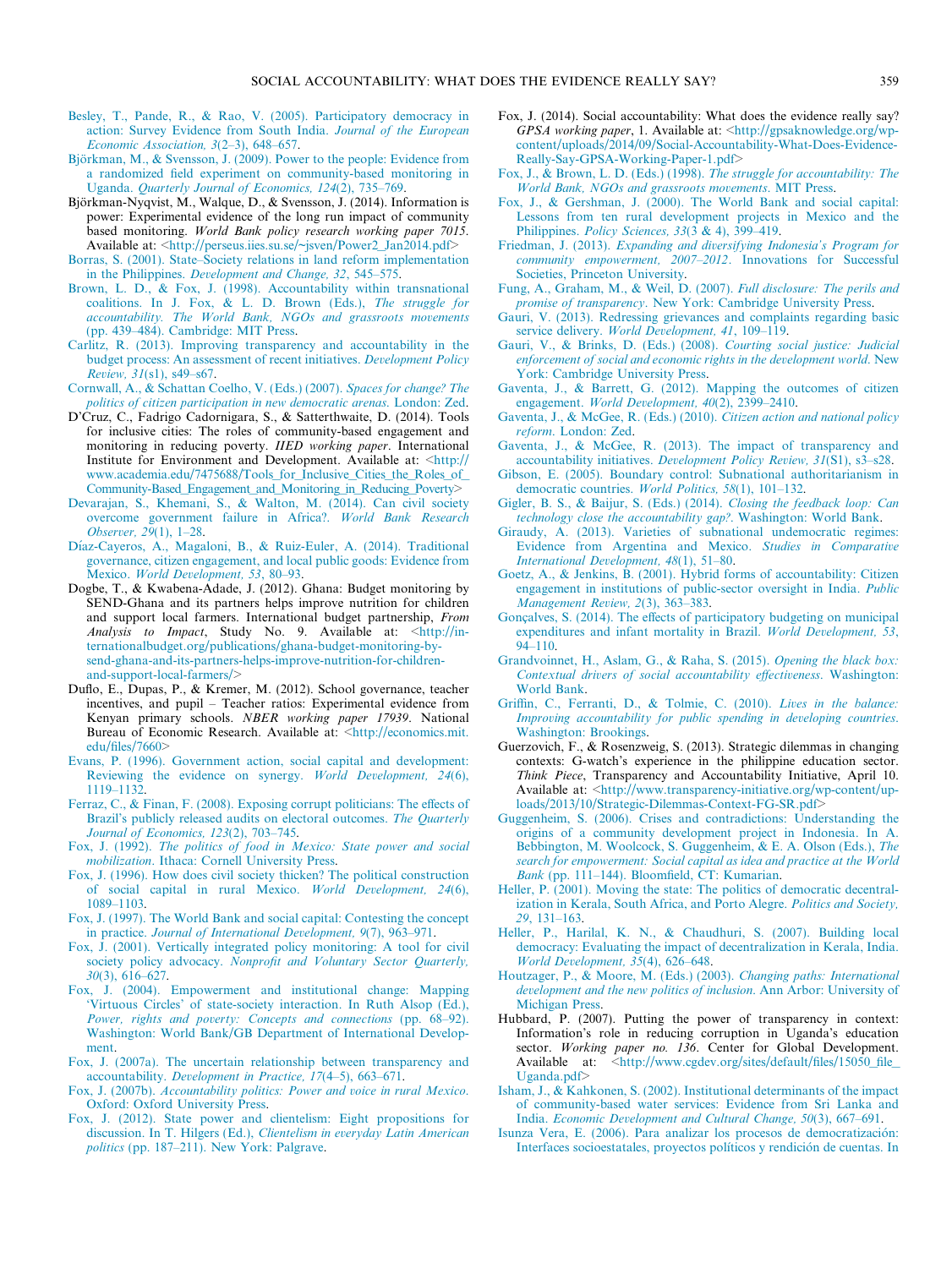<span id="page-14-0"></span>[E. Isunza Vera, & A. Olvera \(Eds.\),](http://refhub.elsevier.com/S0305-750X(15)00070-4/h0280) Democratización, rendición de cuentas y sociedad civil: participación y control social [\(pp. 265–291\).](http://refhub.elsevier.com/S0305-750X(15)00070-4/h0280) Mexico City: CIESAS/Universidad Veracruzana/Ed. Miguel Angel Porrúa.

- [Isunza Vera, E., & Olvera, A. \(Eds.\) \(2006\).](http://refhub.elsevier.com/S0305-750X(15)00070-4/h0285) Democratización, rendición de cuentas y sociedad civil: participación y control social[. Mexico City:](http://refhub.elsevier.com/S0305-750X(15)00070-4/h0285) CIESAS/Universidad Veracruzana/Ed Miguel Angel Porrúa.
- [Joshi, A. \(2013\). Do they work? Assessing the impact of transparency and](http://refhub.elsevier.com/S0305-750X(15)00070-4/h0290) [accountability initiatives in service delivery.](http://refhub.elsevier.com/S0305-750X(15)00070-4/h0290) Development Policy [Review, 31](http://refhub.elsevier.com/S0305-750X(15)00070-4/h0290)(s1[\), s29–s48.](http://refhub.elsevier.com/S0305-750X(15)00070-4/h0290)
- [Joshi, A. \(2014\). Reading the local context: A causal chain approach to](http://refhub.elsevier.com/S0305-750X(15)00070-4/h0295) [social accountability.](http://refhub.elsevier.com/S0305-750X(15)00070-4/h0295) *IDS Bulletin*, 45(5), 23-35.
- [Joshi, A., & Houtzager, P. \(2012\). Widgets or watchdogs?.](http://refhub.elsevier.com/S0305-750X(15)00070-4/h0300) Public [Management Review, 14](http://refhub.elsevier.com/S0305-750X(15)00070-4/h0300)(2[\), 145–162.](http://refhub.elsevier.com/S0305-750X(15)00070-4/h0300)
- Keefer, P., & Khemani, S. (2012). Do informed citizens receive more...or pay more? The impact of radio on the government distribution of public health benefits. World Bank Policy research working paper, 5952. Available at: <[https://openknowledge.worldbank.org/handle/10986/](https://openknowledge.worldbank.org/handle/10986/3236) [3236](https://openknowledge.worldbank.org/handle/10986/3236)>
- [Kosack, S., & Fung, A. \(2014\). Does transparency improve governance?.](http://refhub.elsevier.com/S0305-750X(15)00070-4/h0310) [Annual Review of Political Science, 17](http://refhub.elsevier.com/S0305-750X(15)00070-4/h0310)[, 65–87](http://refhub.elsevier.com/S0305-750X(15)00070-4/h0310).
- [Krishna, A., & Uphoff, N. \(2002\). Mapping and measuring social capital](http://refhub.elsevier.com/S0305-750X(15)00070-4/h0315) [through assessment of collective action to conserve and develop](http://refhub.elsevier.com/S0305-750X(15)00070-4/h0315) [watersheds in Rajasthan, India. In C. Grootaert, & T. van Bastelaer](http://refhub.elsevier.com/S0305-750X(15)00070-4/h0315) (Eds.), [The role of social capital in development: An empirical](http://refhub.elsevier.com/S0305-750X(15)00070-4/h0315) [assessment](http://refhub.elsevier.com/S0305-750X(15)00070-4/h0315) [\(pp. 85–124\). New York: Cambridge University Press](http://refhub.elsevier.com/S0305-750X(15)00070-4/h0315).
- [Lieberman, E., Posner, D., & Tsai, L. \(2014\). Does information lead to](http://refhub.elsevier.com/S0305-750X(15)00070-4/h0320) [more active citizenship? Evidence from an education intervention in](http://refhub.elsevier.com/S0305-750X(15)00070-4/h0320) rural Kenya. [World Development, 60](http://refhub.elsevier.com/S0305-750X(15)00070-4/h0320)[, 69–83.](http://refhub.elsevier.com/S0305-750X(15)00070-4/h0320)
- Lipsky, M. (1980). [Street-level bureaucracy: Dilemmas of the individual in](http://refhub.elsevier.com/S0305-750X(15)00070-4/h0325) [public services](http://refhub.elsevier.com/S0305-750X(15)00070-4/h0325)[. New York: Russell Sage.](http://refhub.elsevier.com/S0305-750X(15)00070-4/h0325)
- [Loewenstein, G., Sunstein, C. R., & Golman, R. \(2014\). Disclosure:](http://refhub.elsevier.com/S0305-750X(15)00070-4/h0330) Psychology changes everything. [Annual Review of Economics, 6](http://refhub.elsevier.com/S0305-750X(15)00070-4/h0330)[,](http://refhub.elsevier.com/S0305-750X(15)00070-4/h0330) [391–419](http://refhub.elsevier.com/S0305-750X(15)00070-4/h0330).
- [Long, N. \(1984\). A perspective on the sociology of development.](http://refhub.elsevier.com/S0305-750X(15)00070-4/h0335) [Sociologia Ruralis, 24](http://refhub.elsevier.com/S0305-750X(15)00070-4/h0335)(3–4)[, 168–184](http://refhub.elsevier.com/S0305-750X(15)00070-4/h0335).
- [Mainwaring, S., & Welna, C. \(Eds.\) \(2003\).](http://refhub.elsevier.com/S0305-750X(15)00070-4/h0340) Democratic accountability in [Latin America](http://refhub.elsevier.com/S0305-750X(15)00070-4/h0340)[. Oxford: Oxford University Press.](http://refhub.elsevier.com/S0305-750X(15)00070-4/h0340)
- [Maiorano, D. \(2014\). The politics of the Mahatma Gandhi National](http://refhub.elsevier.com/S0305-750X(15)00070-4/h0345) [Rural Employment Guarantee Act in Andhra Pradesh.](http://refhub.elsevier.com/S0305-750X(15)00070-4/h0345) World [Development, 58](http://refhub.elsevier.com/S0305-750X(15)00070-4/h0345)[, 95–105.](http://refhub.elsevier.com/S0305-750X(15)00070-4/h0345)
- Mansuri, G., & Rao, V. (2013). [Localizing Development: Does partic](http://refhub.elsevier.com/S0305-750X(15)00070-4/h0350)[ipation work?](http://refhub.elsevier.com/S0305-750X(15)00070-4/h0350)[. Washington, DC: World Bank.](http://refhub.elsevier.com/S0305-750X(15)00070-4/h0350)
- [Maru, V. \(2010\). Allies unknown: Social accountability and legal](http://refhub.elsevier.com/S0305-750X(15)00070-4/h0355) empowerment. [Health and Human Rights, 12](http://refhub.elsevier.com/S0305-750X(15)00070-4/h0355)(1[\), 83–93.](http://refhub.elsevier.com/S0305-750X(15)00070-4/h0355)
- Mejía Acosta, A. (2013). The impact and effectiveness of accountability [and transparency initiatives: The governance of natural resources.](http://refhub.elsevier.com/S0305-750X(15)00070-4/h0360) [Development Policy Review, 31](http://refhub.elsevier.com/S0305-750X(15)00070-4/h0360)(S1)[, s89–s105](http://refhub.elsevier.com/S0305-750X(15)00070-4/h0360).
- [Moreno, E., Crisp, B., & Shugart, M. S. \(2003\). The accountability deficit](http://refhub.elsevier.com/S0305-750X(15)00070-4/h0365) [in Latin America. In S. Mainwaring, & C. Welna \(Eds.\),](http://refhub.elsevier.com/S0305-750X(15)00070-4/h0365) Democratic [accountability in Latin America](http://refhub.elsevier.com/S0305-750X(15)00070-4/h0365) [\(pp. 79–131\). Oxford: Oxford Univer](http://refhub.elsevier.com/S0305-750X(15)00070-4/h0365)[sity Press](http://refhub.elsevier.com/S0305-750X(15)00070-4/h0365).
- [Narayan, D. \(1995\). The contribution of people's participation: Evidence](http://refhub.elsevier.com/S0305-750X(15)00070-4/h0370) [from 121 rural water supply projects.](http://refhub.elsevier.com/S0305-750X(15)00070-4/h0370) Environmentally sustainable [development occasional paper series, 1](http://refhub.elsevier.com/S0305-750X(15)00070-4/h0370)[. World Bank](http://refhub.elsevier.com/S0305-750X(15)00070-4/h0370).
- [O'Donnell, G. \(1998\). Horizontal accountability in new democracies.](http://refhub.elsevier.com/S0305-750X(15)00070-4/h0375) [Journal of Democracy, 9](http://refhub.elsevier.com/S0305-750X(15)00070-4/h0375)(3[\), 1112–1126.](http://refhub.elsevier.com/S0305-750X(15)00070-4/h0375)
- O'Meally, S. C. (2013). [Mapping context for social accountability. Social](http://refhub.elsevier.com/S0305-750X(15)00070-4/h0380) [development resource paper](http://refhub.elsevier.com/S0305-750X(15)00070-4/h0380)[. Washington, DC: World Bank.](http://refhub.elsevier.com/S0305-750X(15)00070-4/h0380)
- [O'Donnell, G. \(1993\). On the state, democratization and some conceptual](http://refhub.elsevier.com/S0305-750X(15)00070-4/h0385) [problems: A Latin American view with glances at some postcommunist](http://refhub.elsevier.com/S0305-750X(15)00070-4/h0385) countries. [World Development, 21](http://refhub.elsevier.com/S0305-750X(15)00070-4/h0385)(8)[, 1355–1369](http://refhub.elsevier.com/S0305-750X(15)00070-4/h0385).
- [Olken, B. \(2007\). Monitoring corruption: Evidence from a field experi](http://refhub.elsevier.com/S0305-750X(15)00070-4/h0390)ment in Indonesia. [Journal of Political Economy, 115](http://refhub.elsevier.com/S0305-750X(15)00070-4/h0390)(2)[, 200–249](http://refhub.elsevier.com/S0305-750X(15)00070-4/h0390).
- [Olken, B. \(2009\). Corruption perceptions vs. corruption reality.](http://refhub.elsevier.com/S0305-750X(15)00070-4/h0395) Journal of [Public Economics, 93](http://refhub.elsevier.com/S0305-750X(15)00070-4/h0395)(7–8)[, 950–964](http://refhub.elsevier.com/S0305-750X(15)00070-4/h0395).
- [Ostrom, E. \(1996\). Crossing the great divide: Coproduction, synergy, and](http://refhub.elsevier.com/S0305-750X(15)00070-4/h0400) development. [World Development, 24](http://refhub.elsevier.com/S0305-750X(15)00070-4/h0400)(6[\), 1073–1087.](http://refhub.elsevier.com/S0305-750X(15)00070-4/h0400)
- Pande, S. (2014). The right to know, the right to live: Grassroots struggle for information and work in India (Ph.D. dissertation). Institute of Development Studies, University of Sussex.
- Pande, S. (2015). Dying for information: Right to information and whistleblower protection in India. U4 Brief, 3. Available at: <[http://](http://www.u4.no/publications/dying-for-information-right-to-information-and-whistleblower-protection-in-india/) [www.u4.no/publications/dying-for-information-right-to-information](http://www.u4.no/publications/dying-for-information-right-to-information-and-whistleblower-protection-in-india/)[and-whistleblower-protection-in-india/>](http://www.u4.no/publications/dying-for-information-right-to-information-and-whistleblower-protection-in-india/)
- Pandey, P., Goyal, S., & Sundararaman, V. (2008). Community participation in public schools: The impact of information campaigns in three Indian states. World Bank policy research working paper series, 4776. Impact evaluation series no. 26. Available at: [<https://open](https://openknowledge.worldbank.org/handle/10986/6359)[knowledge.worldbank.org/handle/10986/6359](https://openknowledge.worldbank.org/handle/10986/6359)>
- [Paul, S. \(1992\). Accountability in public services: Exit, voice and control.](http://refhub.elsevier.com/S0305-750X(15)00070-4/h0420) [World Development, 20](http://refhub.elsevier.com/S0305-750X(15)00070-4/h0420)(7)[, 1047–1060](http://refhub.elsevier.com/S0305-750X(15)00070-4/h0420).
- [Paul, S. \(2006\). Public spending, outcomes and accountability: Citizen](http://refhub.elsevier.com/S0305-750X(15)00070-4/h0425) [report card as a catalyst for public action.](http://refhub.elsevier.com/S0305-750X(15)00070-4/h0425) Economic and Political [Weekly, 41](http://refhub.elsevier.com/S0305-750X(15)00070-4/h0425)(4)[, 333–340](http://refhub.elsevier.com/S0305-750X(15)00070-4/h0425).
- [Peisakhin, L., & Pinto, P. \(2010\). Is transparency an effective anti](http://refhub.elsevier.com/S0305-750X(15)00070-4/h0430)[corruption strategy? Evidence from a field experiment in India.](http://refhub.elsevier.com/S0305-750X(15)00070-4/h0430) [Regulation and Governance, 4](http://refhub.elsevier.com/S0305-750X(15)00070-4/h0430)[, 261–280.](http://refhub.elsevier.com/S0305-750X(15)00070-4/h0430)
- [Peruzzotti, E., & Smulovitz, C. \(Eds.\) \(2006\).](http://refhub.elsevier.com/S0305-750X(15)00070-4/h0435) *Enforcing the rule of law*: [Social accountability in the new Latin American democracies](http://refhub.elsevier.com/S0305-750X(15)00070-4/h0435)[. Pitts](http://refhub.elsevier.com/S0305-750X(15)00070-4/h0435)[burgh: University of Pittsburgh Press.](http://refhub.elsevier.com/S0305-750X(15)00070-4/h0435)
- [Platteau, J. P., & Gaspart, F. \(2003\). The risk of resource misappropria](http://refhub.elsevier.com/S0305-750X(15)00070-4/h0440)[tion in community-driven development.](http://refhub.elsevier.com/S0305-750X(15)00070-4/h0440) World Development, 31(10)[,](http://refhub.elsevier.com/S0305-750X(15)00070-4/h0440) [1687–1703](http://refhub.elsevier.com/S0305-750X(15)00070-4/h0440).
- PNPM. (2012). [PNPM rural impact evaluation 2012](http://refhub.elsevier.com/S0305-750X(15)00070-4/h0445)[. Jakarta: PNPM](http://refhub.elsevier.com/S0305-750X(15)00070-4/h0445) [Support Facility](http://refhub.elsevier.com/S0305-750X(15)00070-4/h0445).
- [Pogrebinschi, T., & Samuels, D. \(2014\). The impact of participatory](http://refhub.elsevier.com/S0305-750X(15)00070-4/h0450) [democracy: Evidence from Brazil's national public policy conferences.](http://refhub.elsevier.com/S0305-750X(15)00070-4/h0450) [Comparative Politics, 46](http://refhub.elsevier.com/S0305-750X(15)00070-4/h0450)(3[\), 313–332](http://refhub.elsevier.com/S0305-750X(15)00070-4/h0450).
- Pradhan, M., Suryadarma, D., Beatty, A., Wong, M., Alishjabana, A., Gaduh, A., et al. (2011). Improving educational quality through enhancing community participation: Results from a randomised field experiment in Indonesia. World Bank policy research working paper, no. 5795.
- [Przeworski, A., Stokes, S., & Manin, B. \(Eds.\) \(1999\).](http://refhub.elsevier.com/S0305-750X(15)00070-4/h0460) Democracy, account[ability and representation](http://refhub.elsevier.com/S0305-750X(15)00070-4/h0460)[. Cambridge University Press](http://refhub.elsevier.com/S0305-750X(15)00070-4/h0460).
- Ravallion, M., van de Walle, D., Dutta, P., & Murgai, R. (2013). Testing information constraints on India's largest antipoverty program. World Bank policy research working paper, no. 6598.
- [Reinikka, R., & Svensson, J. \(2004\). The power of information: Evidence](http://refhub.elsevier.com/S0305-750X(15)00070-4/h0470) [from a newspaper campaign to reduce capture.](http://refhub.elsevier.com/S0305-750X(15)00070-4/h0470) Quarterly Journal of [Economics, 119](http://refhub.elsevier.com/S0305-750X(15)00070-4/h0470)(2)[, 678–704](http://refhub.elsevier.com/S0305-750X(15)00070-4/h0470).
- [Reinikka, R., & Svennson, J. \(2011\). The power of information in public](http://refhub.elsevier.com/S0305-750X(15)00070-4/h0560) [services: Evidence from education in Uganda.](http://refhub.elsevier.com/S0305-750X(15)00070-4/h0560) Journal of Public [Economics, 95](http://refhub.elsevier.com/S0305-750X(15)00070-4/h0560)[, 956–966](http://refhub.elsevier.com/S0305-750X(15)00070-4/h0560).
- Ribot, J. (2002). [Democratic decentralization of natural resources:](http://refhub.elsevier.com/S0305-750X(15)00070-4/h0475) [Institutionalizing popular participation](http://refhub.elsevier.com/S0305-750X(15)00070-4/h0475)[. Washington, DC: World](http://refhub.elsevier.com/S0305-750X(15)00070-4/h0475) [Resources Institute.](http://refhub.elsevier.com/S0305-750X(15)00070-4/h0475)
- [Ribot, J., & Larson, A. \(Eds.\) \(2005\).](http://refhub.elsevier.com/S0305-750X(15)00070-4/h0480) Democratic decentralisation through [a natural resource lens: Cases from Africa, Asia and Latin America](http://refhub.elsevier.com/S0305-750X(15)00070-4/h0480)[.](http://refhub.elsevier.com/S0305-750X(15)00070-4/h0480) [New York: Routledge](http://refhub.elsevier.com/S0305-750X(15)00070-4/h0480).
- [Sartori, G. \(1970\). Concept misinformation in comparative politics.](http://refhub.elsevier.com/S0305-750X(15)00070-4/h0485) [American Political Science Review, 64](http://refhub.elsevier.com/S0305-750X(15)00070-4/h0485)(4).
- [Schedler, A. \(1999\). Conceptualizing accountability. In A. Schedler, L.](http://refhub.elsevier.com/S0305-750X(15)00070-4/h0490) [Diamond, & M. F. Plattner \(Eds.\),](http://refhub.elsevier.com/S0305-750X(15)00070-4/h0490) The self-restraining state: Power [and accountability in new democracies](http://refhub.elsevier.com/S0305-750X(15)00070-4/h0490) [\(pp. 13–28\). Boulder: Lynne](http://refhub.elsevier.com/S0305-750X(15)00070-4/h0490) [Reinner](http://refhub.elsevier.com/S0305-750X(15)00070-4/h0490).
- Schommer, P. C., Calvalho Rocha, A., Spaniol, E. L. & Dahmer, J. (2013). Accountability and the co-production of information as a public good: Conceptual interaction and evidence in Brazilian public administration. Presented at the XVII international research society on public management, IRSPM conference, Prague.
- Shankar, S. (2010). Can social audits count? ASARC working paper. New Delhi. Available at: [<https://crawford.anu.edu.au/acde/asarc/pdf/pa](https://crawford.anu.edu.au/acde/asarc/pdf/papers/2010/WP2010_09.pdf)[pers/2010/WP2010\\_09.pdf](https://crawford.anu.edu.au/acde/asarc/pdf/papers/2010/WP2010_09.pdf)>
- [Snyder, R. \(2001\). Scaling down: the subnational comparative method.](http://refhub.elsevier.com/S0305-750X(15)00070-4/h0505) [Studies in Comparative International Development, 36](http://refhub.elsevier.com/S0305-750X(15)00070-4/h0505)(1).
- [Tarrow, S. \(2010\). Dynamics of diffusion: Mechanisms, institutions](http://refhub.elsevier.com/S0305-750X(15)00070-4/h0510) [and scale shift. In R. Kolins Givan, K. M. Roberts, & S. A. Soule](http://refhub.elsevier.com/S0305-750X(15)00070-4/h0510) (Eds.), [The diffusion of social movements: Actors, mechanisms,](http://refhub.elsevier.com/S0305-750X(15)00070-4/h0510) [and political effects](http://refhub.elsevier.com/S0305-750X(15)00070-4/h0510) [\(pp. 204–220\). New York: Cambridge University](http://refhub.elsevier.com/S0305-750X(15)00070-4/h0510) [Press.](http://refhub.elsevier.com/S0305-750X(15)00070-4/h0510)
- Tembo, F. (2013). [Rethinking social accountability in Africa: Lessons from](http://refhub.elsevier.com/S0305-750X(15)00070-4/h0515) [the Mwananchi Programme](http://refhub.elsevier.com/S0305-750X(15)00070-4/h0515)[. London: Overseas Development Institute.](http://refhub.elsevier.com/S0305-750X(15)00070-4/h0515)
- Tendler, J. (1997). [Good government in the tropics](http://refhub.elsevier.com/S0305-750X(15)00070-4/h0520)[. Baltimore: Johns](http://refhub.elsevier.com/S0305-750X(15)00070-4/h0520) [Hopkins University Press.](http://refhub.elsevier.com/S0305-750X(15)00070-4/h0520)
- [Touchton, M., & Wampler, B. \(2014\). Improving social well-being](http://refhub.elsevier.com/S0305-750X(15)00070-4/h0525) [through new democratic institutions.](http://refhub.elsevier.com/S0305-750X(15)00070-4/h0525) Comparative Political Studies, 47[\(10\), 1442–1469](http://refhub.elsevier.com/S0305-750X(15)00070-4/h0525).